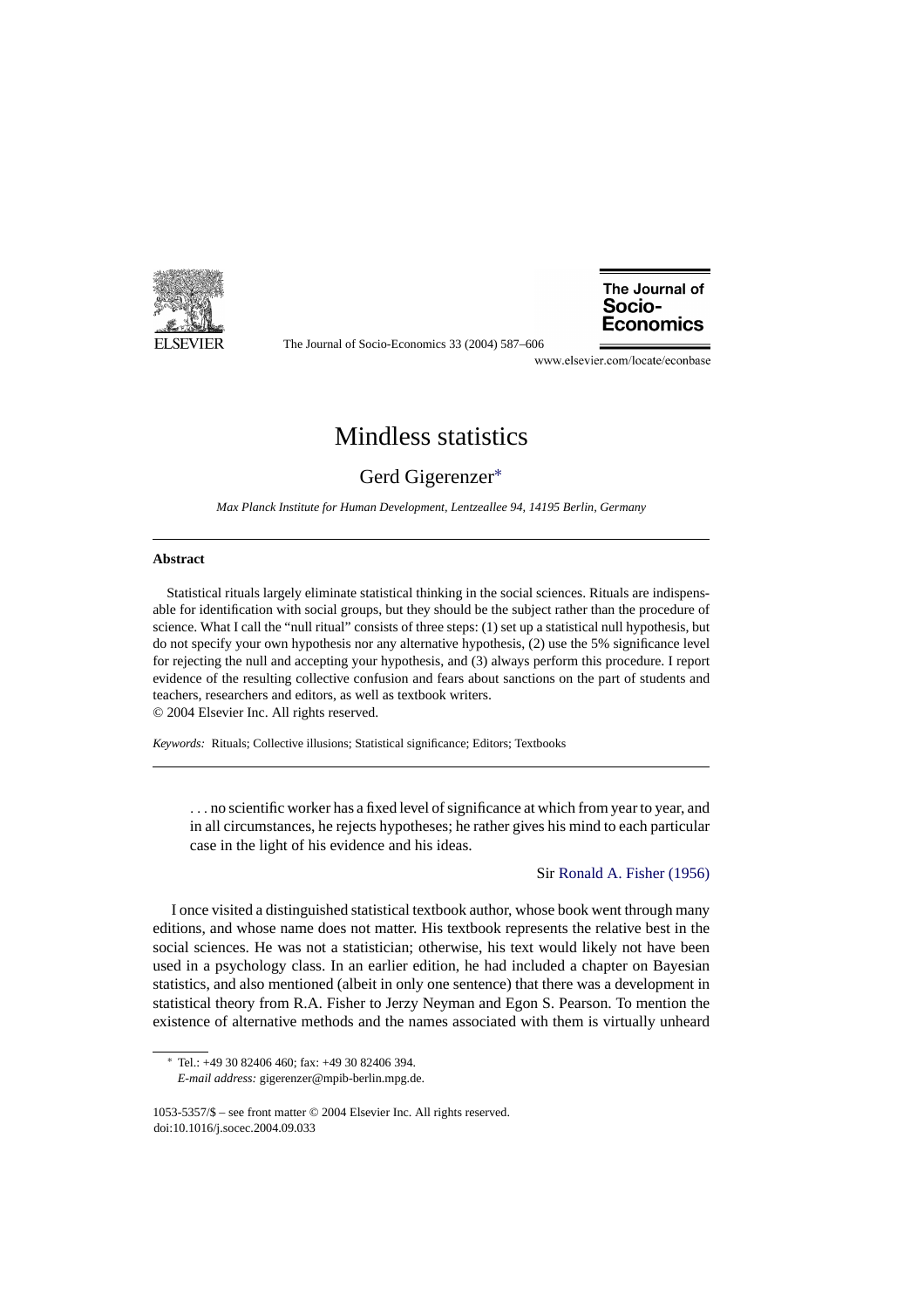of in psychology. I asked the author why he removed the chapter on Bayes as well as the innocent sentence from all subsequent editions. "What made you present statistics as if it had only a single hammer, rather than a toolbox? Why did you mix Fisher's and Neyman–Pearson's theories into an inconsistent hybrid that every decent statistician would reject?"

To his credit, I should say that the author did not attempt to deny that he had produced the illusion that there is only one tool. But he let me know who was to blame for this. There were three culprits: his fellow researchers, the university administration, and his publisher. Most researchers, he argued, are not really interested in statistical thinking, but only in how to get their papers published. The administration at his university promoted researchers according to the number of their publications, which reinforced the researchers' attitude. And he passed on the responsibility to his publisher, who demanded a single-recipe cookbook. No controversies, please. His publisher had forced him to take out the chapter on Bayes as well as the sentence that named alternative theories, he explained. At the end of our conversation, I asked him what kind of statistical theory he himself believed in. "Deep in my heart," he confessed, "I am a Bayesian."

If the author was telling me the truth, he had sold his heart for multiple editions of a famous book whose message he did not believe in. He had sacrificed his intellectual integrity for success. Ten thousands of students have read his text, believing that it reveals the method of science. Dozens of less informed textbook writers copied from his text, churning out a flood of offspring textbooks, and not noticing the mess.

#### **1. The null ritual**

Textbooks and curricula in psychology almost never teach the statistical toolbox, which contains tools such as descriptive statistics, Tukey's exploratory methods, Bayesian statistics, Neyman–Pearson decision theory and Wald's sequential analysis. Knowing the contents of a toolbox, of course, requires statistical thinking, that is, the art of choosing a proper tool for a given problem. Instead, one single procedure that I call the "null ritual" tends to be featured in texts and practiced by researchers. Its essence can be summarized in a few lines:

## *The null ritual:*

- 1. Set up a statistical null hypothesis of "no mean difference" or "zero correlation." Don't specify the predictions of your research hypothesis or of any alternative substantive hypotheses.
- 2. Use 5% as a convention for rejecting the null. If significant, accept your research hypothesis. Report the result as  $p < 0.05$ ,  $p < 0.01$ , or  $p < 0.001$  (whichever comes next to the obtained *p*-value).
- 3. Always perform this procedure.

The null ritual has sophisticated aspects I will not cover here, such as alpha adjustment and ANOVA procedures. But these do not change its essence. Often, textbooks also teach concepts alien to the ritual, such as statistical power and effect sizes, but these additions tend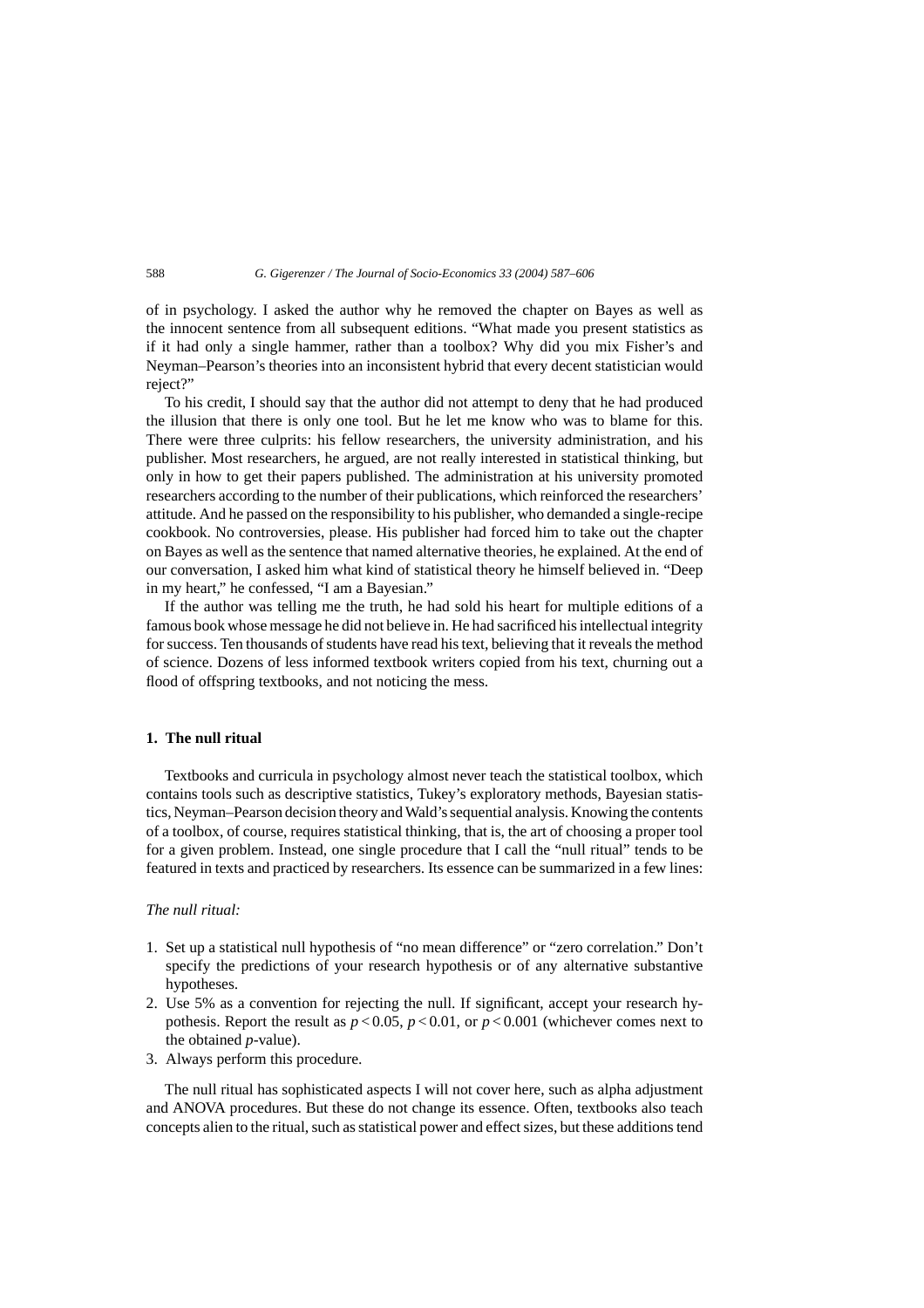to disappear when examples are given. They just don't fit. More recently, the ritual has been labeled *null hypothesis significance testing*, for short, *NHST* or sometimes *NHSTP* (with *P* for "procedure"). It became institutionalized in curricula, editorials, and professional associations in psychology in the mid-1950s ([Gigerenzer, 1987, 1993\).](#page-18-0) The 16th edition of a highly influential textbook, [Gerrig and Zimbardo's](#page-17-0) *Psychology and Life* (2002), portrays the null ritual as statistics per se and calls it the "backbone of psychological research" (p. 46). Its mechanical nature is sometimes presented like the rules of grammar. For instance, the [1974](#page-17-0) *Publication Manual of the American Psychological Association* told authors what to capitalize, when to use a semicolon, and how to abbreviate states and territories. It also told authors how to interpret *p*-values: "Caution: Do not infer trends from data that fail by a small margin to meet the usual levels of significance. Such results are best interpreted as caused by chance and are best reported as such. Treat the result section like an income tax return. Take what's coming to you, but no more" (p. 19; this passage was deleted in the 3rd ed., 1983). Judgment is not invited. This reminds me of a maxim regarding the critical ratio, the predecessor of the significance level: "A critical ratio of three, or no Ph.D."

Anonymity is essential. The ritual is virtually always presented without names, as statistics per se. If names such as Fisher or Pearson are mentioned in textbooks in psychology, they are usually done so in connection with a minor detail, such as to thank E.S. Pearson for the permission to reprint a table. The major ideas are presented anonymously, as if they were given truths. Which text written for psychologists points out that null hypothesis testing was Fisher's idea? And that Neyman and Pearson argued against null hypothesis testing? If names of statisticians surface, the reader is typically told that they are all of one mind. For instance, in response to a paper of mine ([Gigerenzer, 1993\),](#page-18-0) the author of a statistical textbook, [S.L. Chow \(1998\), a](#page-17-0)cknowledged that different methods of statistical inference in fact exist. But a few lines later he fell back into the "it's-all-the-same" fable: "To K. Pearson, R. Fisher, J. Neyman, and E.S. Pearson, NHSTP was what the empirical research was all about" ([Chow, 1998,](#page-17-0) p. xi). Reader beware. Each of these eminent statisticians would have rejected the null ritual as bad statistics.

Fisher is mostly blamed for the null ritual. But toward the end of his life, Fisher (1955, 1956) rejected each of its three steps. First, "null" does not refer to a nil mean difference or zero correlation, but to any hypothesis to be "nullified." A correlation of 0.5, or a reduction of five cigarettes smoked per day, for instance, can be a null hypothesis. Second, as the epigram illustrates, by 1956, Fisher thought that using a routine 5% level of significance indicated lack of statistical sophistication. No respectable researcher would use a constant level. Your chances of finding this quote in a statistical text in psychology is virtually nil. Third, for Fisher, null hypothesis testing was the most primitive type of statistical analyses and should be used only for problems about which we have *no or verylittle knowledge* ([Gigerenzer et al., 1989, c](#page-18-0)hapter 3). He proposed more appropriate methods for other cases. Neyman and Pearson would have also rejected the null ritual, but for different reasons. They rejected null hypothesis testing, and favored competitive testing between two or more statistical hypotheses. In their theory, "hypotheses" is in the plural, enabling researchers to determine the Type-II error (which is not part of the null ritual, and consequently, not germane to NHSTP, as Chow asserts). The confusion between the null ritual and Fisher's theory, and sometimes even Neyman–Pearson theory, is the rule rather than the exception among psychologists.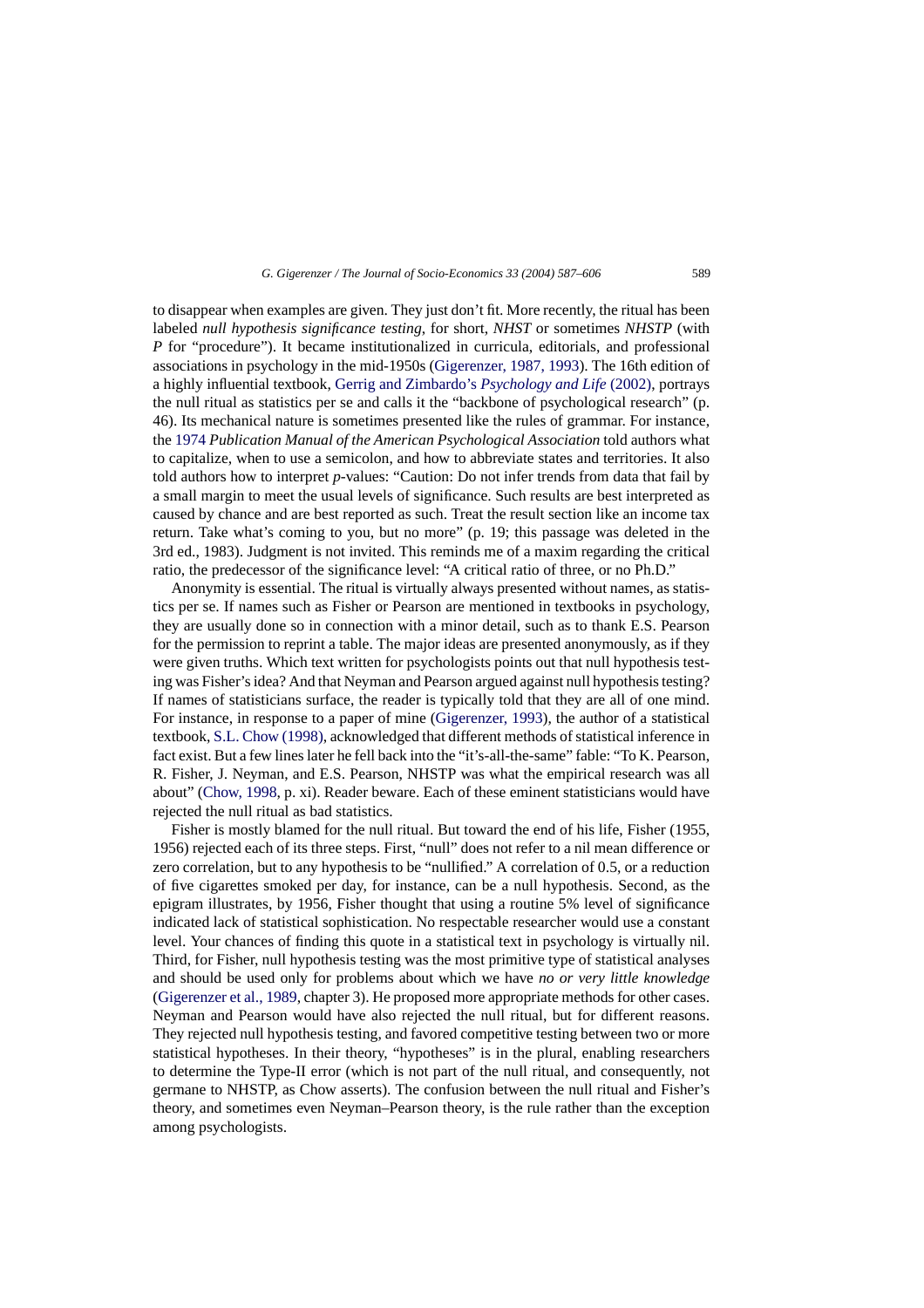Psychology seems to be one of the first disciplines where the null ritual became institutionalized as statistics per se, during the 1950s ([Rucci and Tweney, 1980; Gigerenzer and](#page-19-0) [Murray, 1987,](#page-19-0) chapter 1). Subsequently, it spread to many social, medical, and biological sciences, including economics ([McCloskey and Ziliak, 1996\)](#page-18-0), sociology ([Morrison and](#page-18-0) [Henkel, 1970\),](#page-18-0) and ecology [\(Anderson et al., 2000\).](#page-17-0)

If psychologists are so smart, why are they so confused? Why is statistics carried out like compulsive hand washing? My answer is that the ritual requires confusion. To acknowledge that there is a statistical toolbox rather than one hammer would mean its end, as would realizing that the null ritual is practiced neither in the natural sciences, nor in statistics proper. Its origin is in the minds of statistical textbook writers in psychology, education, and other social sciences. It was created as an inconsistent hybrid of two competing theories: Fisher's null hypothesis testing and Neyman and Pearson's decision theory.

#### **2. What Fisher and Neyman–Pearson actually proposed**

In discussions about the pros and cons of significance testing in the social sciences, it is commonly overlooked (by both sides) that the ritual is not even part of statistics proper. So let us see what Fisher and Neyman–Pearson actually proposed. The logic of Fisher's (1955, 1956) null hypothesis testing can be summarized in three steps:

## *Fisher's null hypothesis testing:*

- 1. Set up a statistical null hypothesis. The null need not be a nil hypothesis (i.e., zero difference).
- 2. Report the exact level of significance (e.g.,  $p = 0.051$  or  $p = 0.049$ ). Do not use a conventional 5% level, and do not talk about accepting or rejecting hypotheses.
- 3. Use this procedure only if you know very little about the problem at hand.

Fisher's null hypothesis testing is, at each step, unlike the null ritual, but also unlike Neyman–Pearson decision theory. It lacks a specified statistical alternative hypothesis. As a consequence, the concepts of statistical power, Type-II error rates, and theoretical effect sizes have no place in Fisher's framework––one needs a specified alternative for these concepts. The Polish mathematician Jerzy Neyman worked with Egon S. Pearson (the son of Karl Pearson) at University College in London and later, when the tensions between Fisher and himself grew too heated, moved to Berkeley, California. Neyman and Pearson criticized Fisher's null hypothesis testing for several reasons, including that no alternative hypothesis is specified [\(Gigerenzer et al., 1989,](#page-18-0) chapter 3). In its simplest version, Neyman–Pearson theory has two hypotheses and a binary decision criterion ([Neyman, 1950, 1957\).](#page-18-0)

## *Neyman–Pearson decision theory:*

1. Set up two statistical hypotheses,  $H_1$  and  $H_2$ , and decide about  $\alpha$ ,  $\beta$ , and sample size before the experiment, based on subjective cost-benefit considerations. These define a rejection region for each hypothesis.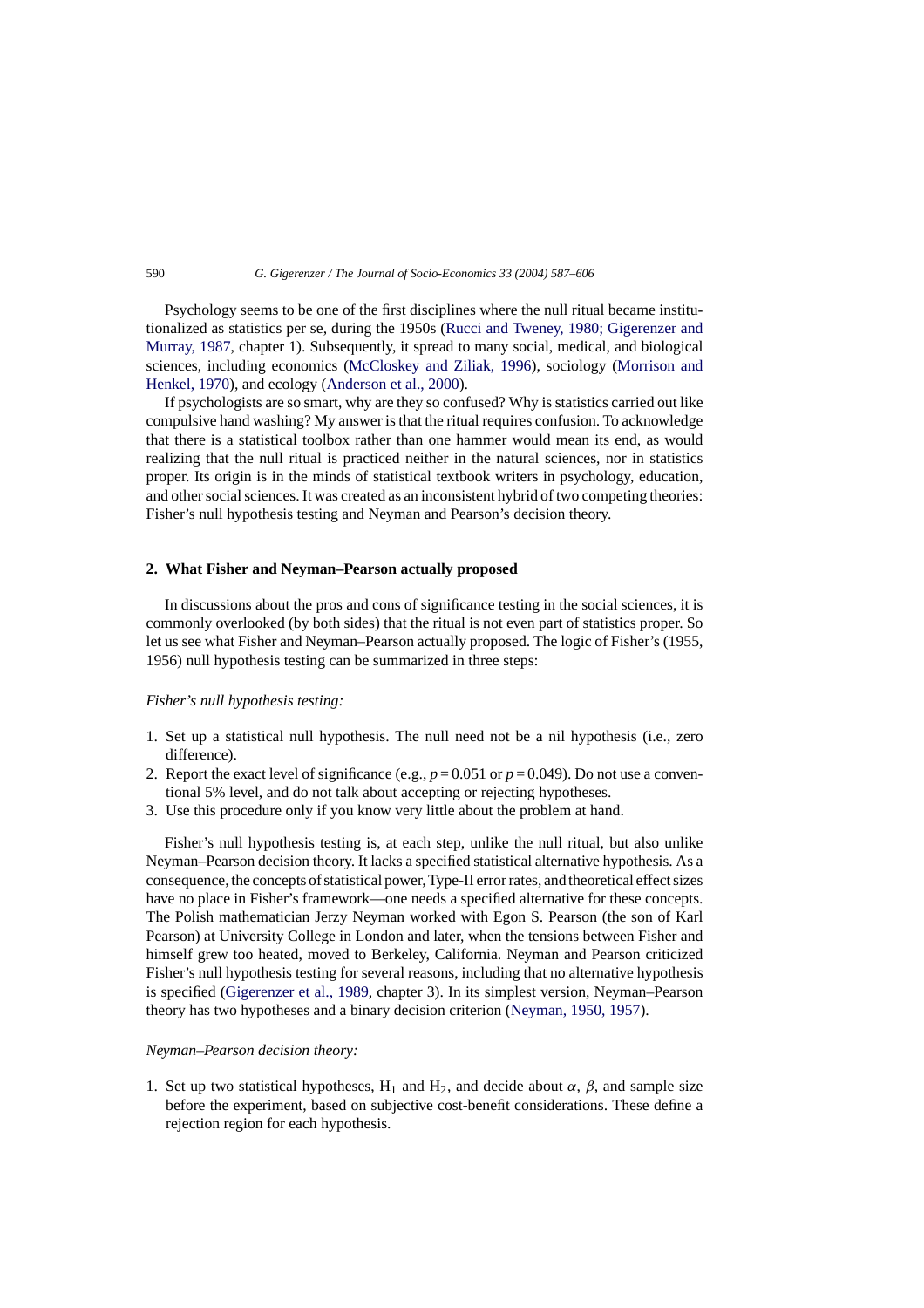- 2. If the data falls into the rejection region of  $H_1$ , accept  $H_2$ ; otherwise accept  $H_1$ . Note that accepting a hypothesis does not mean that you believe in it, but only that you act as if it were true.
- 3. The usefulness of the procedure is limited among others to situations where you have a disjunction of hypotheses (e.g., either  $\mu_1 = 8$  or  $\mu_2 = 10$  is true) and where you can make meaningful cost-benefit trade-offs for choosing alpha and beta.

A typical application of Neyman–Pearson testing is in quality control. Imagine a manufacturer of metal plates that are used in medical instruments. She considers a mean diameter of  $8 \text{ mm}$  (H<sub>1</sub>) as optimal and  $10 \text{ mm}$  (H<sub>2</sub>) as dangerous to the patients and hence unacceptable. From past experience, she knows that the random fluctuations of diameters are approximately normally distributed and that the standard deviations do not depend on the mean. This allows her to determine the sampling distributions of the mean for both hypotheses. She considers false alarms, that is, accepting  $H_2$  while  $H_1$  is true, to be the less serious error, and misses of malfunctioning, that is, accepting  $H_1$  while  $H_2$  is true, to be more serious. Misses may cause harm to patients and to the firm's reputation. Therefore, she sets the first error rate small, and the second larger, say  $\alpha = 0.1\%$ , and  $\beta = 10\%$ , respectively. She now calculates the required sample size *n* of plates that must be sampled every day to test the quality of the production (see [Cohen, 1988\).](#page-17-0) When she accepts  $H_2$ , she acts as if there were a malfunction and stops production, but this does not mean that she believes that  $H_2$  is true. She knows that she must expect a false alarm in 1 out of 10 days in which there is no malfunction ([Gigerenzer et al., 1989, c](#page-18-0)hapter 3).

Now it is clear that the null ritual is a hybrid of the two theories. The first step of the ritual, to set up only one statistical hypothesis (the null), stems from Fisher's theory, except that the null always means "chance," such as a zero difference. This first step is inconsistent with Neyman–Pearson theory; it does not specify an alternative statistical hypotheses,  $\alpha$ ,  $\beta$ , or the sample size. The second step, making a yes–no decision, is consistent with Neyman–Pearson theory, except that the level should not be fixed by convention but by thinking about  $\alpha$ ,  $\beta$ , and the sample size. [Fisher \(1955\)](#page-17-0) and many statisticians after him (see [Perlman and Wu,](#page-18-0) [1999\),](#page-18-0) in contrast, argued that unlike in quality control, yes–no decisions have little role in science; rather, scientists should communicate the exact level of significance. The third step of the null ritual is unique in statistical theory. If Fisher and Neyman–Pearson agreed on anything, it was that statistics should never be used mechanically.

Fisher is the best known of the inadvertent "fathers" of the null ritual. His influence has divided psychologists deeply, and interestingly, the rift runs between the great personalities in psychology on the one hand, and a mass of anonymous researchers on the other. You would not have caught Jean Piaget calculating a *t*-test. The seminal contributions by Frederick Bartlett, Wolfgang Köhler, and the Noble laureate I.P. Pavlov did not rely on *p*-values. Stanley S. Stevens, a founder of modern psychophysics, together with Edwin Boring, known as the "dean" of the history of psychology, blamed Fisher for a "meaningless ordeal of pedantic computations" ([Stevens, 1960, p](#page-19-0). 276). The clinical psychologist [Paul Meehl \(1978,](#page-18-0) [p. 817\)](#page-18-0) called routine null hypothesis testing "one of the worst things that ever happened in the history of psychology," and the behaviorist B.F. Skinner blamed Fisher and his followers for having "taught statistics in lieu of scientific method" [\(Skinner, 1972, p](#page-19-0). 319). The mathematical psychologist[R. Duncan Luce \(1988, p. 582\)](#page-18-0) called null hypothesis testing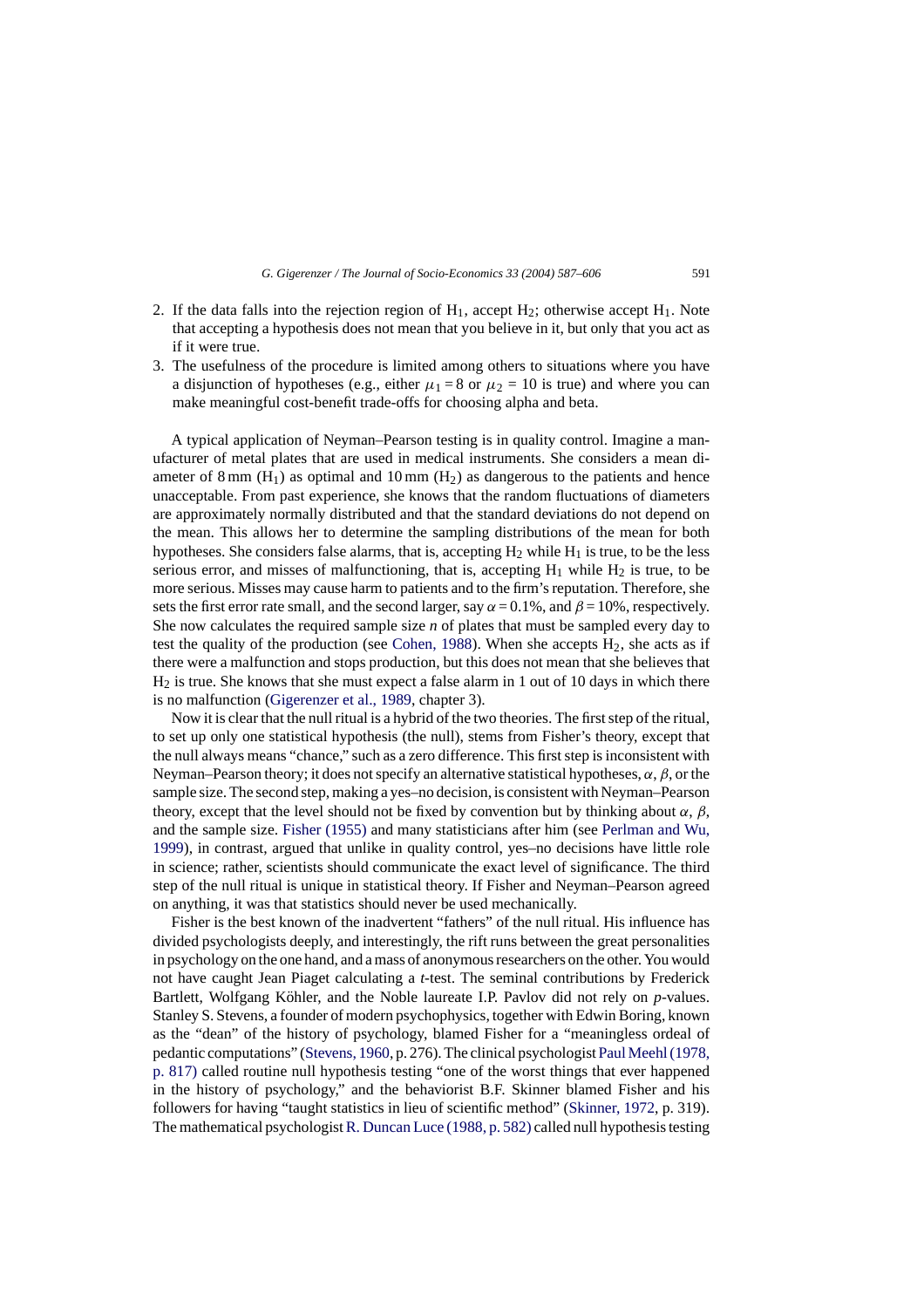a "wrongheaded view about what constituted scientific progress" and the Nobel laureate [Herbert A. Simon \(1992, p. 159\)](#page-19-0) simply stated that for his research, the "familiar tests of statistical significance are inappropriate."

It is telling that few researchers are aware that their own heroes rejected what they practice routinely. Awareness of the origins of the ritual and of its rejection could cause a virulent cognitive dissonance, in addition to dissonance with editors, reviewers, and dear colleagues. Suppression of conflicts and contradicting information is in the very nature of this social ritual.

## **3. Feelings of guilt**

Let me introduce Dr. Publish-Perish. He is the average researcher, a devoted consumer of statistical packages. His superego tells him that he ought to set the level of significance before an experiment is performed. A level of 1% would be impressive, wouldn't it? Yes, but ... He fears that the *p*-value calculated from the data could turn out slightly higher. What if it were 1.1%? Then he would have to report a nonsignificant result. He does not want to take that risk. How about setting the level at a less impressive 5%? But what if the *p*-value turned out to be smaller than 1% or even 0.1%? He would then regret his decision deeply, because he would have to report this result as  $p < 0.05$ . He does not like that either. So he concludes that the only choice left is to cheat a little and disobey his superego. He waits until he has seen the data, rounds the *p*-value up to the next conventional level, and reports that the result is significant at  $p < 0.001$ , 0.01, or 0.05, whatever is next. That smells of deception, and his superego leaves him with feelings of guilt. But what should he do when honesty does not pay, and nearly everyone else plays this little cheating game?

Dr. Publish-Perish does not know that his moral dilemma is caused by a mere confusion, introduced by textbook writers who failed to distinguish the three main interpretations of the level of significance.

## *3.1. Level of significance = mere convention*

Fisher wrote three books on statistics. For the social sciences, the most influential of them was the second one, the *Design of Experiments*, first published in [1935. F](#page-17-0)isher's definition of a level of significance differed here from his later writings. In the *Design*, Fisher suggested that we think of the level of significance as a *convention*: "It is usual and convenient for experimenters to take 5% as a standard level of significance, in the sense that they are prepared to ignore all results which fail to reach this standard" (1935/1951, p. 13). Fisher's assertion that 5% (in some cases, 1%) is a convention to be adopted by all experimenters and in all experiments, while nonsignificant results are to be ignored, became part of the null ritual.

### *3.2. Level of significance = alpha*

In Neyman–Pearson theory, the meaning of a level of significance such as 2% is the following: If  $H_1$  is correct, and the experiment is repeated many times, the experimenter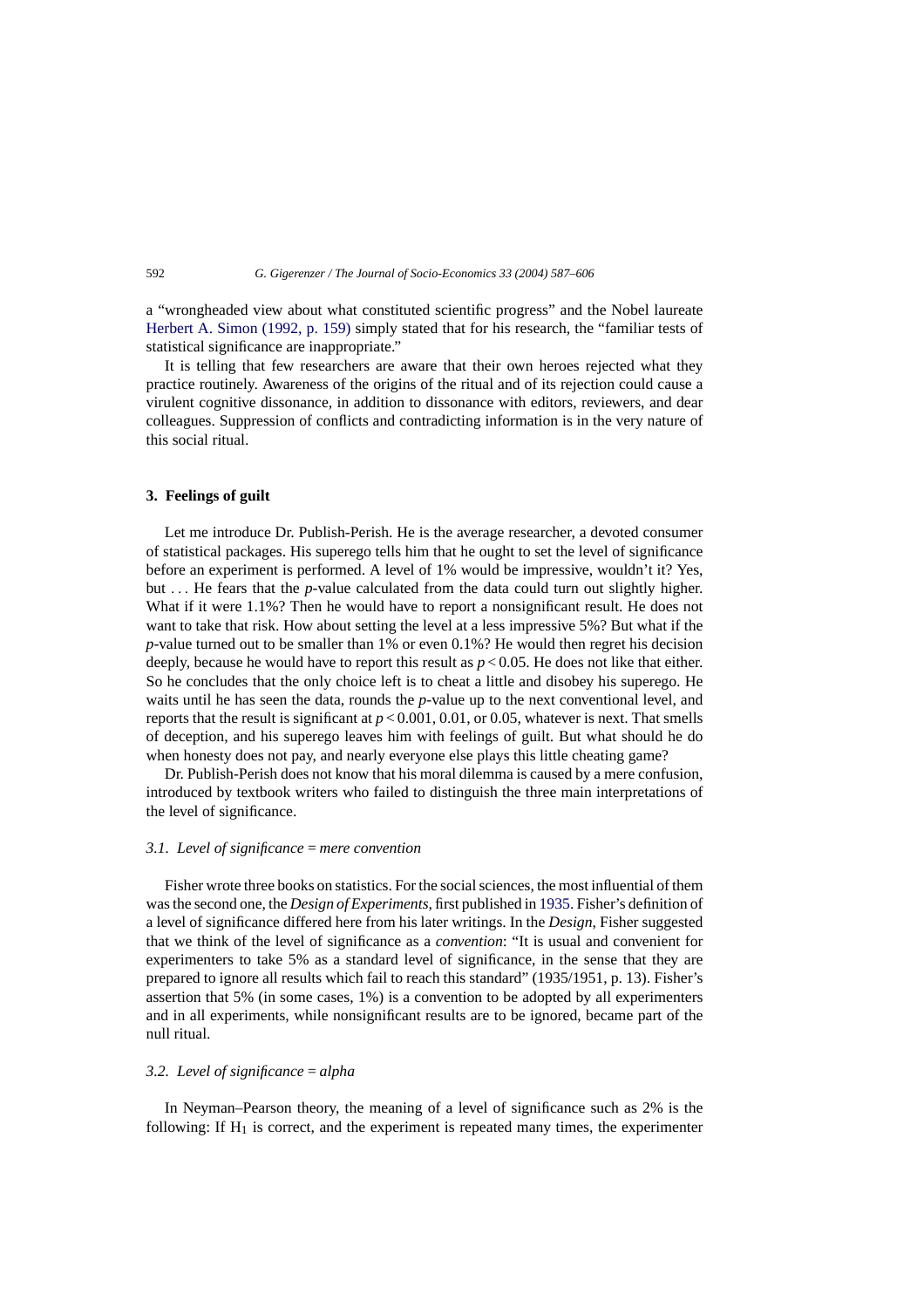will wrongly reject  $H_1$  in 2% of the cases. Rejecting  $H_1$  if it is correct is called a Type-I error, and its probability is called alpha  $(\alpha)$ . One must specify the level of significance before the experiment in order to be able to interpret it as  $\alpha$ . The same holds for beta ( $\beta$ ), which is the rate of rejecting the alternative hypothesis  $H_2$  if it is correct (Type-II error). Here we get the second classical interpretation of the level of significance: the error rate  $\alpha$ , which is determined before the experiment, albeit not by mere convention, but by costbenefit calculations that strike a balance between  $\alpha$ ,  $\beta$ , and sample size *n*. For instance, if  $\alpha = \beta = 0.10$ , then it does not matter whether the exact level of significance is 0.06 or 0.001. The level of significance has no influence on  $\alpha$ .

#### *3.3. Level of significance = exact level of significance*

Fisher had second thoughts about his proposal of a conventional level and stated these most clearly in the 1950s. In his last book, *Statistical Methods and Scientific Inference* (1956, p. 42), Fisher rejected the use of a conventional level of significance and ridiculed this practice, together with the concepts of Type-I and Type-II errors, as "absurdly academic" and originating from "the phantasy of circles rather remote from scientific research" (1956, p. 100). He was referring to mathematicians, specifically to Neyman. In science, Fisher argued, one does not repeat the same experiment again and again, as is assumed in Neyman and Pearson's interpretation of the level of significance as an error rate in the long run. What researchers should do instead, according to Fisher's second thoughts, is publish the *exact level of significance*, say, *p* = 0.02 (not *p* < 0.05). You communicate information; you do not make yes–no decisions.

The basic differences are this: For Fisher, the exact level of significance is a property of the data, that is, a relation between a body of data and a theory. For Neyman and Pearson,  $\alpha$  is a property of the test, not of the data. In Fisher's Design, if the result is significant, you reject the null; otherwise you do not draw any conclusion. The decision is asymmetric. In Neyman–Pearson theory, the decision is symmetric. Level of significance and  $\alpha$  are not the same thing. For Fisher, these differences were no peanuts. He branded Neyman's position as "childish" and "horrifying [for] the intellectual freedom of the west." Indeed, he likened Neyman to

Russians [who] are made familiar with the ideal that research in pure science can and should be geared to technological performance, in the comprehensive organized effort of a five-year plan for the nation ... [While] in the U.S. also the great importance of organized technology has I think made it easy to confuse the process appropriate for drawing correct conclusions, with those aimed rather at, let us say, speeding production, or saving money. [\(Fisher, 1955, p](#page-17-0). 70)

It is probably not an accident that Neyman was born in Russia and, at the time of Fisher's comment, had moved to the U.S.

Back to Dr. Publish-Perish and his moral conflict. His superego demands that he specify the level of significance before the experiment. We now understand that his superego's doctrine is part of the Neyman–Pearson theory. His ego personifies Fisher's theory of calculating the exact level of significance from the data, conflated with Fisher's earlier idea of making a yes–no decision based on a conventional level of significance. The conflict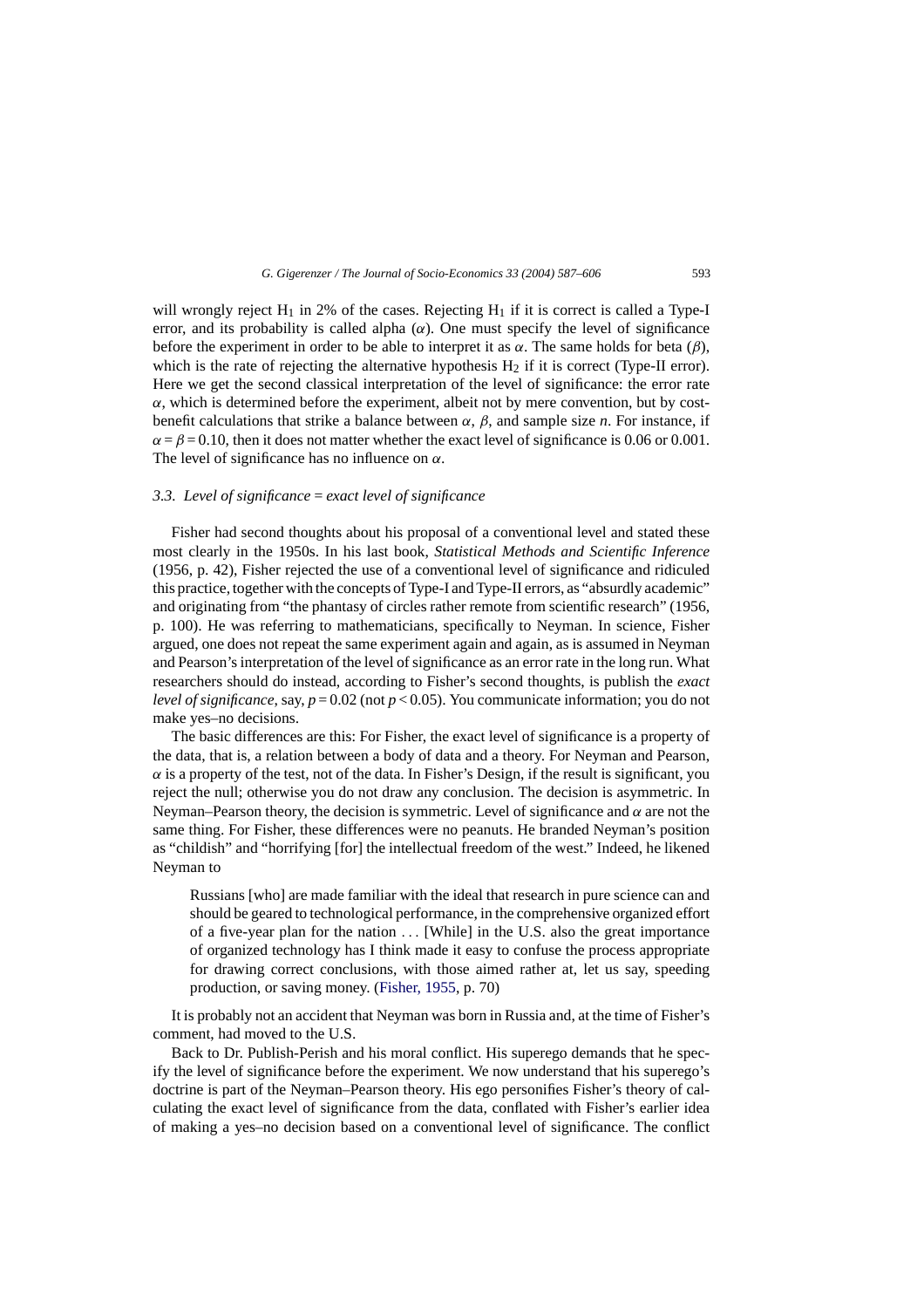between his superego and his ego is the source of his guilt feelings, but he does not know that. He just has a vague feeling of shame for doing something wrong. Dr. Publish-Perish does not follow any of the three interpretations. Unknowingly, he tries to satisfy all of them, and ends up presenting an exact level of significance as if it were an alpha level, by rounding it up to one of the conventional levels of significance,  $p < 0.05$ ,  $p < 0.01$ , or  $p < 0.001$ . The result is not  $\alpha$ , nor an exact level of significance. It is the product of an unconscious conflict.

The conflict is institutionalized in the *Publication Manuals of the American Psychological Association*. The fifth edition of the *Manual* (2001, p. 162) has finally added exact levels of significance to an ANOVA (analysis of variance) table, but at the same time retained the *p* < 0.05 and *p* < 0.01 "asterisks" of the null ritual. The manual offers no explanation as to why both are necessary and what they mean ([Fidler, 2002\).](#page-17-0) Nor can Dr. Publish-Perish find in it information about the conflicting interpretations of "level of significance" and the origins of his feelings of guilt.

## **4. Collective illusions**

Rituals call for cognitive illusions. Their function is to make the final product, a significant result, appear highly informative, and thereby justify the ritual. Try to answer the following question ([Oakes, 1986; Haller and Krauss, 2002\):](#page-18-0)

Suppose you have a treatment that you suspect may alter performance on a certain task. You compare the means of your control and experimental groups (say 20 subjects in each sample). Further, suppose you use a simple independent means*t*-test and your result is significant  $(t=2.7, d.f. = 18, p=0.01)$ . Please mark each of the statements below as "true" or "false." "False" means that the statement does not follow logically from the above premises. Also note that several or none of the statements may be correct.

1.You have absolutely disproved the null hypothesis (that is, there is no difference between the population means).

[] true/false []

2. You have found the probability of the null hypothesis being true.

[] true/false []

3. You have absolutely proved your experimental hypothesis (that there is a difference between the population means).

[] true/false []

4. You can deduce the probability of the experimental hypothesis being true.

[] true/false []

5.You know, if you decide to reject the null hypothesis, the probability that you are making the wrong decision.

[] true/false []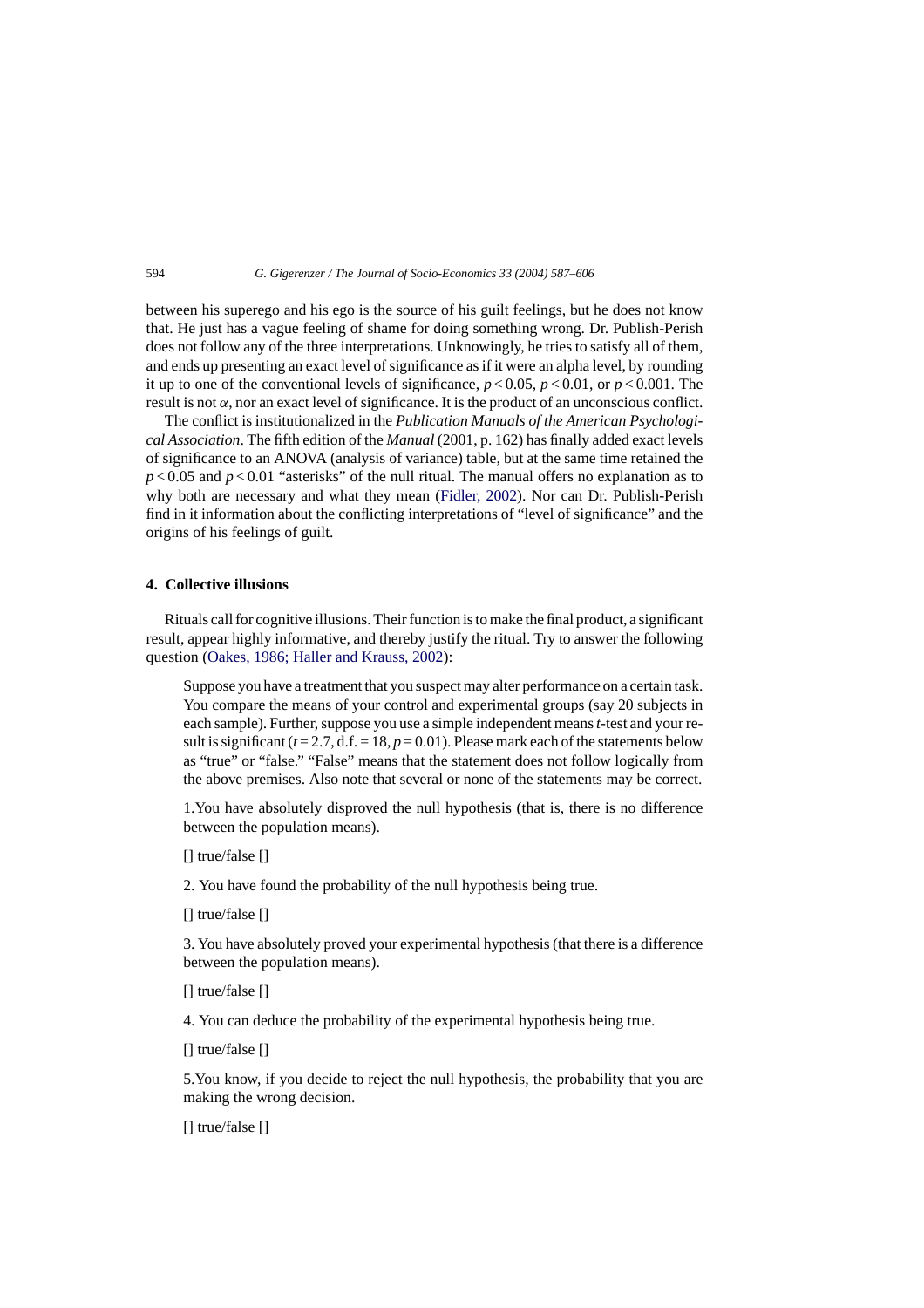6. You have a reliable experimental finding in the sense that if, hypothetically, the experiment were repeated a great number of times, you would obtain a significant result on 99% of occasions.

[] true/false []

Which statements are in fact true? Recall that a *p*-value is the probability of the observed data (or of more extreme data points), given that the null hypothesis  $H_0$  is true, defined in symbols as  $p(D|H_0)$ . This definition can be rephrased in a more technical form by introducing the statistical model underlying the analysis ([Gigerenzer et al., 1989, c](#page-18-0)hapter 3).

Statements 1 and 3 are easily detected as being false, because a significance test can never disprove the null hypothesis or the (undefined) experimental hypothesis. They are instances of the *illusion of certainty* ([Gigerenzer, 2002\).](#page-18-0)

Statements 2 and 4 are also false. The probability  $p(D|H_0)$  is not the same as  $p(H_0|D)$ , and more generally, a significance test does not provide a probability for a hypothesis. The statistical toolbox, of course, contains tools that would allow estimating probabilities of hypotheses, such as Bayesian statistics. Statement 5 also refers to a probability of a hypothesis. This is because if one rejects the null hypothesis, the only possibility of making a wrong decision is if the null hypothesis is true. Thus, it makes essentially the same claim as Statement 2 does, and both are incorrect.

Statement 6 amounts to the replication fallacy [\(Gigerenzer, 1993, 2](#page-18-0)000). Here,  $p = 1\%$  is taken to imply that such significant data would reappear in 99% of the repetitions. Statement 6 could be made only if one knew that the null hypothesis was true. In formal terms,  $p(D|H_0)$ is confused with  $1 - p(D)$ .

To sum up, all six statements are incorrect. Note that all six err in the same direction of wishful thinking: They make a *p*-value look more informative than it is.

[Haller and Krauss \(2002\)](#page-18-0) posed the above question to 30 statistics teachers, including professors of psychology, lecturers, and teaching assistants, 39 professors and lecturers of psychology (not teaching statistics), and 44 psychology students. Teachers and students were from the psychology departments at six German universities. Each statistics teacher taught null hypothesis testing, and each student had successfully passed one or more statistics courses in which it was taught. [Fig. 1](#page-9-0) shows the results.

None of the students noticed that all of the statements were wrong; every student endorsed one or more of the illusions about the meaning of a *p*-value. Perhaps these students lacked the right genes for statistical thinking? Or they did not pay attention to their teachers, and were simply lucky in passing the exams? The results, however, indicate a different explanation. The students inherited the illusions from their teachers. Ninety percent of the professors and lecturers believed one or more of the six statements to be correct. Most surprisingly, 80% of the statistics teachers shared illusions with their students. Note that one does not need to be a brilliant mathematician to answer the question "What does a significant result mean?" One only needs to understand that a *p*-value is the probability of the data (or more extreme data), given that the  $H_0$  is true. The most frequent illusion was Statement 5, endorsed by about 70% of all three groups. In an earlier study with academic psychologists in the UK ([Oakes, 1986\)](#page-18-0) as many as 86% thought that this statement was true. The replication fallacy (Statement 6) was the second most frequent illusion, believed to be true by about half of the teachers and 37% of those who taught statistics. The corresponding figure for the UK psychologists was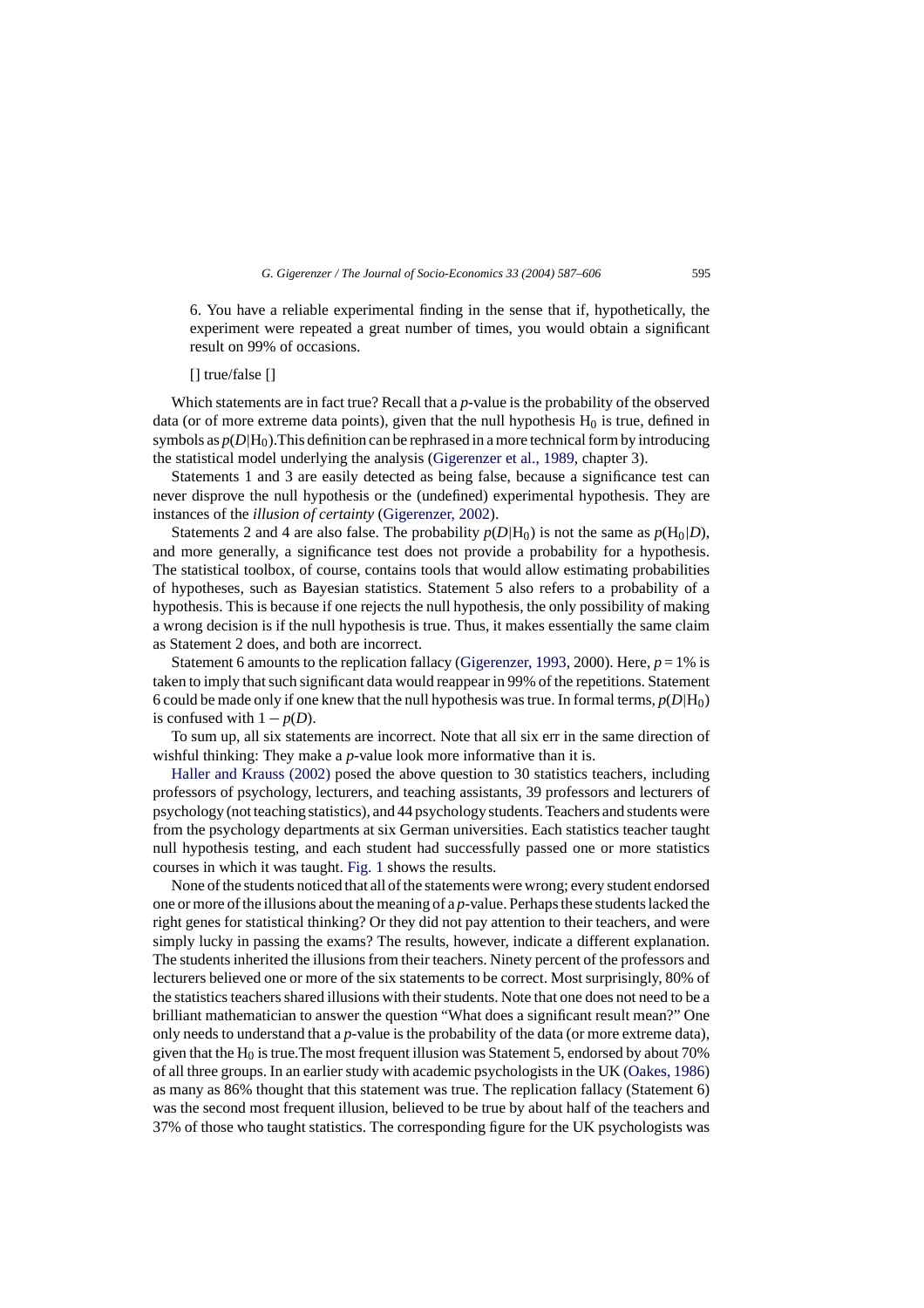<span id="page-9-0"></span>

Fig. 1. The amount of delusions about the meaning of " $p = 0.01$ ." The percentages refer to the participants in each group who endorsed one or more of the six false statements (see [Gigerenzer et al., 2004; Haller and Krauss, 2002\).](#page-18-0)

60%. About 60% of the students and one third of each of the teacher groups believed that one can deduce the probability that the experimental hypothesis is true from the *p*-value (Statement 4). In Oakes' study, two thirds of British academic psychologists believed this. On average, students endorsed 2.5 illusions, their professors and lecturers 2.0 illusions, and those who taught significance testing endorsed 1.9 illusions [\(Gigerenzer et al., 2004; Haller](#page-18-0) [and Krauss, 2002\).](#page-18-0) All in all, the German professors and lecturers did somewhat better than the British academic psychologists studied earlier by [Oakes \(1986\),](#page-18-0) yet the number of illusions they held remains breathtaking. [Falk and Greenbaum \(1995\)](#page-17-0) added the right alternative ("none of the statements is correct") and also made Israeli students read [Bakan's](#page-17-0) [\(1966\)](#page-17-0) classical article, which warns of these illusions. Nevertheless, 87% of the students opted for one or several illusions. A global fantasy seems to travel by cultural transmission from teacher to student.

If students "inherited" the illusions from their teachers, where did the teachers acquire them? The answer is right there in the first textbooks introducing psychologists to null hypothesis testing more than 50 years ago. Guilford's *Fundamental Statistics in Psychology and Education,* first published in [1942, w](#page-18-0)as probably the most widely read textbook in the 1940s and 1950s. Guilford suggested that hypothesis testing would reveal the probability that the null hypothesis is true. "If the result comes out one way, the hypothesis is probably correct, if it comes out another way, the hypothesis is probably wrong" (p. 156). Guilford's logic wavered back and forth between correct and incorrect statements, and ambiguous ones that can be read like Rorschach inkblots. He used phrases such as "we obtained directly the probabilities that the null hypothesis was plausible" and "the probability of extreme deviations from chance" interchangeably for the level of significance. Guilford is no exception. He marked the beginning of a genre of statistical texts that vacillate between the researchers' desire for probabilities of hypotheses and what significance testing can actually provide. For instance, within three pages of text, [Nunally \(1975, pp. 194–196;](#page-18-0) [italics in the original\)](#page-18-0) used all of the following statements to explain what a significant result such as 5% actually means: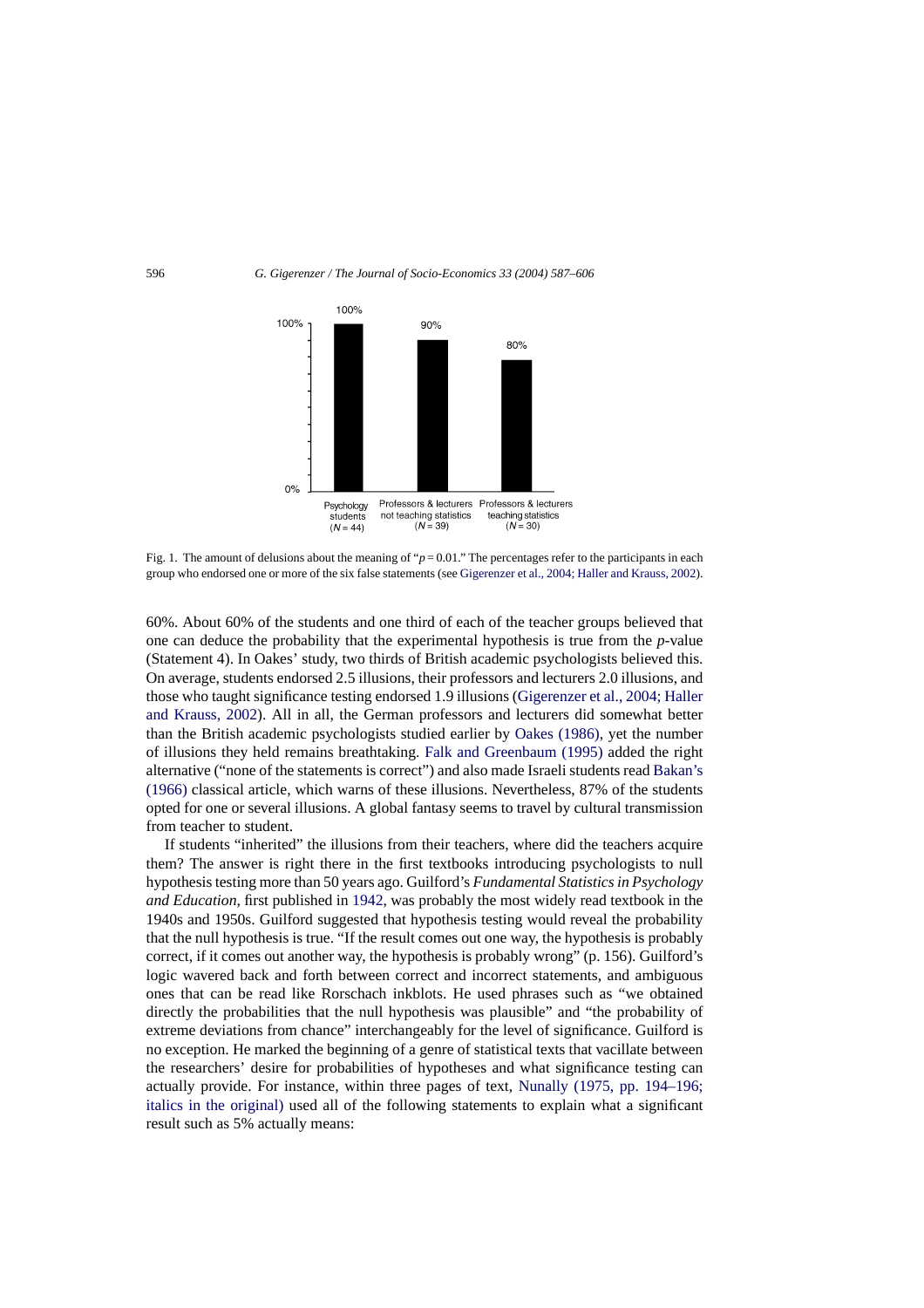- "the probability that an observed difference is real"
- "the *improbability* of observed results being due to error"
- "the *statistical confidence* ... with odds of 95 out of 100 that the observed difference will hold up in investigations"
- "the danger of accepting a statistical result as real when it is actually due only to error"
- the degree to which experimental results are taken "seriously"
- the degree of "faith [that] can be placed in the reality of the finding"
- "the investigator can have 95% confidence that the sample mean actually differs from the population mean"
- "if the probability is low, the null hypothesis is improbable"
- "all of these are different ways to say the same thing"

The poor students who read these explanations! They likely misattribute the author's confusion to their own lack of statistical intelligence. This state of bewilderment will last as long as the ritual continues to exist. Today's students still encounter oracular statements in the most-widely read texts: "Inferential statistics indicate the probability that the particular sample of scores obtained are actually related to whatever you are attempting to measure or whether they could have occurred by chance" ([Gerrig and Zimbardo, 2002,](#page-17-0) p. 44).

Early authors promoting the error that the level of significance specified the probability of hypothesis include [Anastasi \(1958, p. 11\),](#page-17-0) [Ferguson \(1959, p. 133\), a](#page-17-0)nd [Lindquist \(1940,](#page-18-0) [p. 14\). B](#page-18-0)ut the belief has persisted over decades: for instance, in [Miller and Buckhout \(1973;](#page-18-0) [statistical appendix by Brown, p. 523\),](#page-18-0) and in the examples collected by [Bakan \(1966\),](#page-17-0) [Pollard and Richardson \(1987\),](#page-19-0) [Gigerenzer \(1993\),](#page-18-0) [Mulaik et al. \(1997\),](#page-18-0) and [Nickerson](#page-18-0) [\(2000\).](#page-18-0) I sometimes hear that if the associated illusions were eliminated, the null ritual would emerge as a meaningful method. As I mentioned before, in contrast, I believe that some degree of illusion is necessary to keep the null ritual alive, and the empirical evidence supports this conjecture (e.g., [Lecoutre et al., 2003; Tversky and Kahneman, 1971\). W](#page-18-0)ithout illusions, the ritual would be easily recognized for what it is.

### **5. An editor with guts**

Everyone seems to have an answer to this question: Who is to blame for the null ritual? Always someone else. A smart graduate student told me that he did not want problems with his thesis advisor. When he finally got his Ph.D. and a post-doc, his concern was to get a real job. Soon he was an assistant professor at a respected university, but he still felt he could not afford statistical thinking because he needed to publish quickly to get tenure. The editors required the ritual, he apologized, but after tenure, everything would be different and he would be a free man. Years later, he found himself tenured, but still in the same environment. And he had been asked to teach a statistics course, featuring the null ritual. He did. As long as the editors of the major journals punish statistical thinking, he concluded, nothing will change.

Blaming editors is not entirely unfounded. For instance, the former editor of the *Journal of Experimental Psychology*, [Melton \(1962\),](#page-18-0) insisted on the null ritual in his editorial and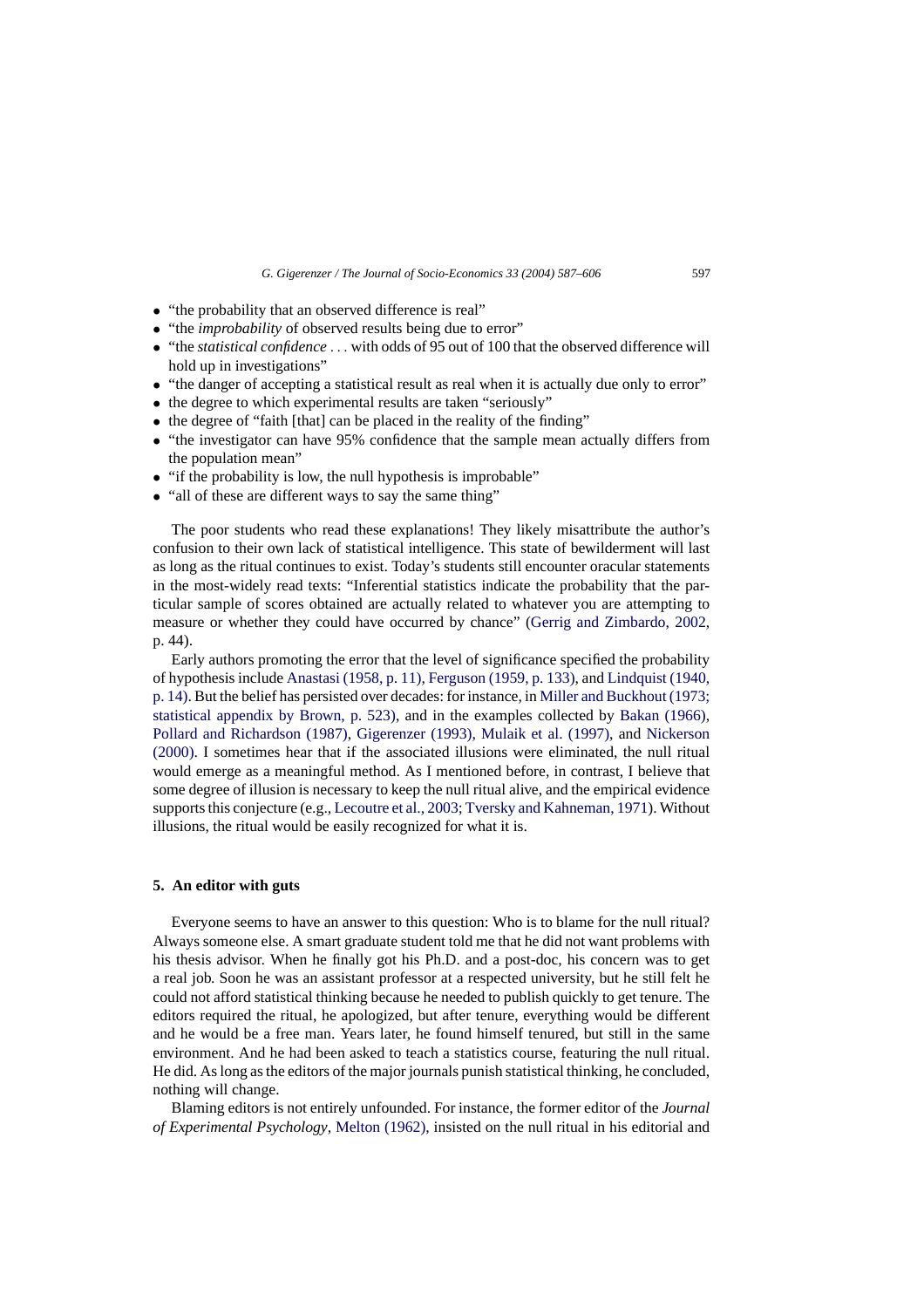also made it clear that he wants to see  $p < 0.01$ , not just  $p < 0.05$ . In his editorial, he produced the usual illusions, asserting that the lower the *p*-value, the higher the confidence that the alternative hypothesis is true, and the higher the probability that a replication will find a significant result. Nothing beyond *p*-values was mentioned; precise hypotheses, good descriptive statistics, confidence intervals, effect sizes, and power did not appear in the editor's definition of good research. A small *p*-value was the hallmark of excellent experimentation, a convenient yardstick for whether or not to accept a paper at a time when the number of journals, articles, and psychologists had skyrocketed.

There was resistance. The Skinnerians founded a new journal, the *Journal of the Experimental Analysis of Behavior,* in order to be able to publish their kind of experiments [\(Skinner, 1984,](#page-19-0) p. 138). Similarly, one reason for launching the *Journal of Mathematical Psychology* was to escape the editors' pressure to routinely perform null hypothesis testing. One of its founders, [R.D. Luce \(1988\),](#page-18-0) called this practice a "mindless hypothesis testing in lieu of doing good research: measuring effects, constructing substantive theories of some depth, and developing probability models and statistical procedures suited to these theories" (p. 582).

Should we blame the editors? The story of Geoffrey Loftus, editor of *Memoryand Cognition*, however, suggests that the truth is not as simple as that. In [1991, L](#page-18-0)oftus reviewed *The Empire of Chance* [\(Gigerenzer et al., 1989\)](#page-18-0), in which we presented one of the first analyses of how psychologists jumbled ideas of Fisher and Neyman–Pearson into one hybrid logic. When Loftus became editor-elect of *Memoryand Cognition*, he made it clear in his editorial that he did not want authors to submit papers in which *p*, *t*, or *F*-values had been mindlessly calculated and reported ([Loftus, 1993\).](#page-18-0) Rather, his guideline was: "By default, data should be conveyed as a figure depicting sample means *with associated standard errors and/or, where appropriate, standard deviations*"(p. 3; emphasis in the original). His policy encouraged researchers to use proper descriptive statistics, and freed them from the pressure to test null hypotheses and make yes–no decisions whose relevance are obscure. I admire Loftus for the courage to take such a step.

When I met Loftus during his editorship, I asked him how his crusade was going. Loftus bitterly complained about the many researchers who stubbornly refused the opportunity and insisted on their *p*-values and yes–no decisions. How much success did he have over the years?

Loftus was preceded as editor by Margaret Jean Intons-Petersen, who commenced in [1990.](#page-18-0) In her incoming editorial, she mentioned the use of descriptive statistics including variability estimates, but emphasized the usual significance tests. During her term, 53% of the articles relied exclusively on the null ritual ([Finch et al., 2004\).](#page-17-0) Under Loftus, who served as the editor from 1994 to 1997, this proportion decreased to 32%. During the term of Loftus' successor, [Morton Ann Gernsbacher \(1998\), w](#page-17-0)ho did not comment on statistical procedures or on Loftus' recommendations in her editorial, the proportion rose again to about half, reaching a new high of 55% in 2000.

The far majority of the remaining articles also relied on the null ritual but provided some additional information, such as figures with means, standard errors, standard deviations, or confidence intervals. Loftus' recommendation to provide this information without performing the null ritual was followed in only 6% of the articles during his editorship, and in only one (!) case in the years before and after ([Finch et al., 2004\).](#page-17-0) Before Loftus, only 8% of the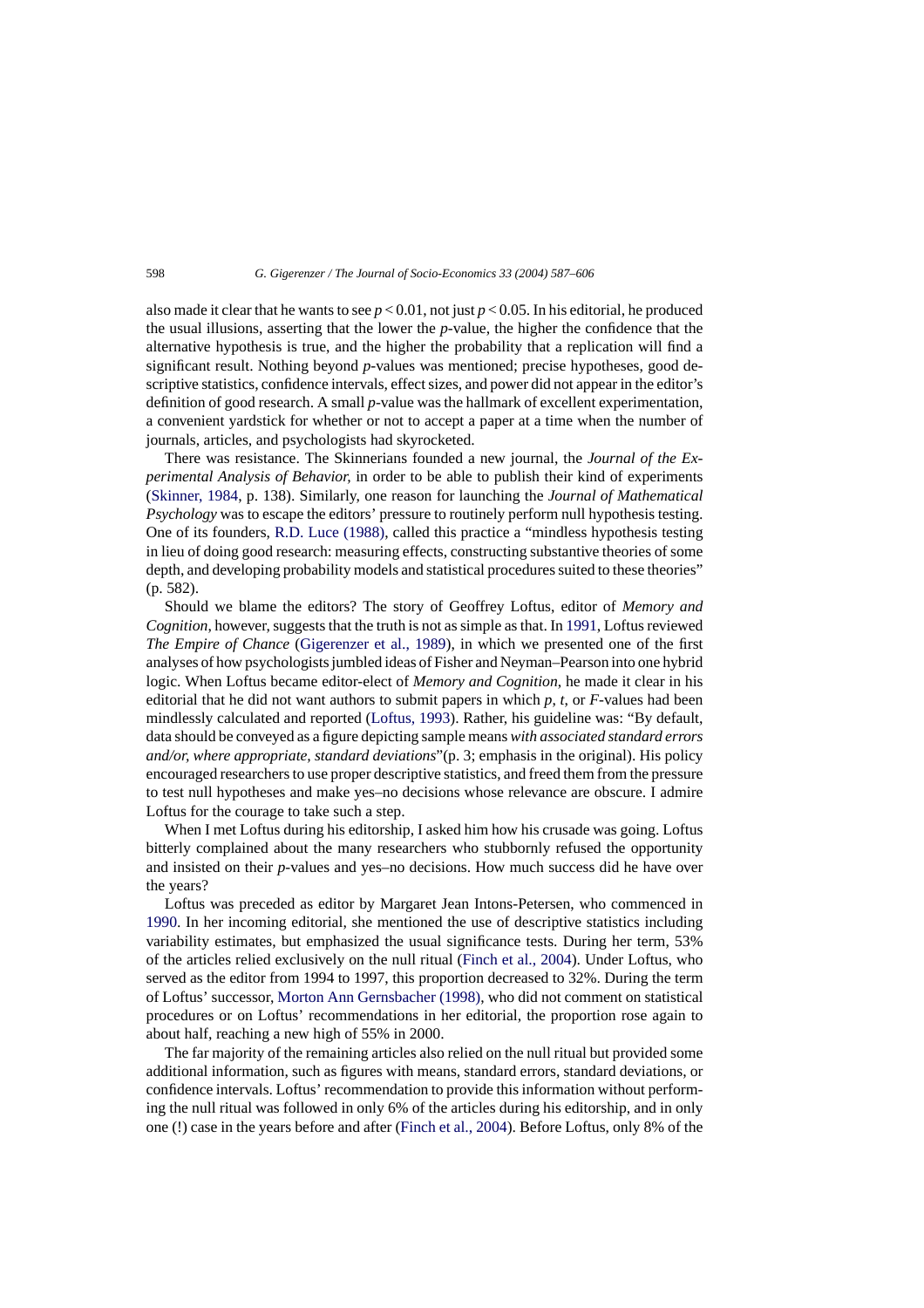articles provided figures with error bars and/or reported confidence intervals, and amongst these, in every second case it was left unclear what the bars represented––standard errors, standard deviations, confidence intervals? Loftus brought this proportion up to 45%, and that of unclear error bars down ([Finch et al., 2004\).](#page-17-0) But under his successor, the proportion decreased again to 27%, and that of the unclear bars rose.

Loftus reported that many researchers exhibited deep anxiety at the prospect of abandoning their *p*-values, confused standard errors with standard deviations, and had no idea how to compute a confidence interval based on their ANOVA packages. Looking back, he estimated that he requested approximately 300 confidence intervals, and probably computed about 100 himself [\(Finch et al., 2004\).](#page-17-0) Did Loftus's experiment have the desired impact? During his editorship, he succeeded in reducing reliance on the null ritual; afterwards, the effect declined. Whether his example has a long-term impact is an open question. Loftus was ahead of his time, and I can only hope that his admirable experiment will eventually inspire other editors.

At issue here is the importance of good descriptive and exploratory statistics rather than mechanical hypothesis testing with yes–no answers. Good descriptive statistics (as opposed to figures without error bars, or unclear error bars, and routine aggregate instead of individual analysis, for example) is necessary and mostly sufficient. Note that in scientific problems, the relevance of optimization procedures such as Neyman–Pearson decision theory is notoriously unclear. For instance, unlike in quality control, experimental subjects are rarely randomly sampled from a specified population. Thus, it is unclear for which population the inference from a sample should be made, and "optimal" yes–no decisions are of little relevance. The attempt to give an "optimal" answer to the wrong question has been called "Type-III error." The statistician [John Tukey \(e.g., 1969\)](#page-19-0) argued for a change in perspective: An appropriate answer to the right problem is better than an optimal answer to the wrong problem [\(Perlman and Wu, 1999\)](#page-18-0). Neither Fisher's null hypothesis testing nor Neyman–Pearson decision theory can answer most scientific problems. The issue of optimizing versus satisficing is equally relevant for research on bounded rationality and fast and frugal heuristics ([Gigerenzer et al., 1999; Todd and Gigerenzer, 2000\).](#page-18-0)

#### **6. The superego, the ego, and the id**

Why do intelligent people engage in statistical rituals rather than in statistical thinking? Every person of average intelligence can understand that  $p(D|H)$  is not the same as  $p(H|D)$ . That this insight fades away when it comes to hypothesis testing suggests that the cause is not intellectual but social and emotional. Here is a hypothesis ([Acree, 1978; Gigerenzer,](#page-17-0) [1993\):](#page-17-0) The conflict between statisticians, both suppressed by and inherent in the textbooks, has become internalized in the minds of researchers. The statistical ritual is a form of conflict resolution, like compulsive hand washing, which makes it resistant to arguments. To illustrate this thesis, I use the Freudian unconscious conflicts as an analogy [\(Fig. 2\).](#page-13-0)

The Neyman–Pearson theory serves as the superego of Dr. Publish-Perish. It demands in advance that alternative hypotheses, alpha, and power to calculate the sample size necessary be specified precisely, following the frequentist doctrine of repeated random sampling ([Neyman, 1957\).](#page-18-0) The superego forbids the interpretation of levels of significance as the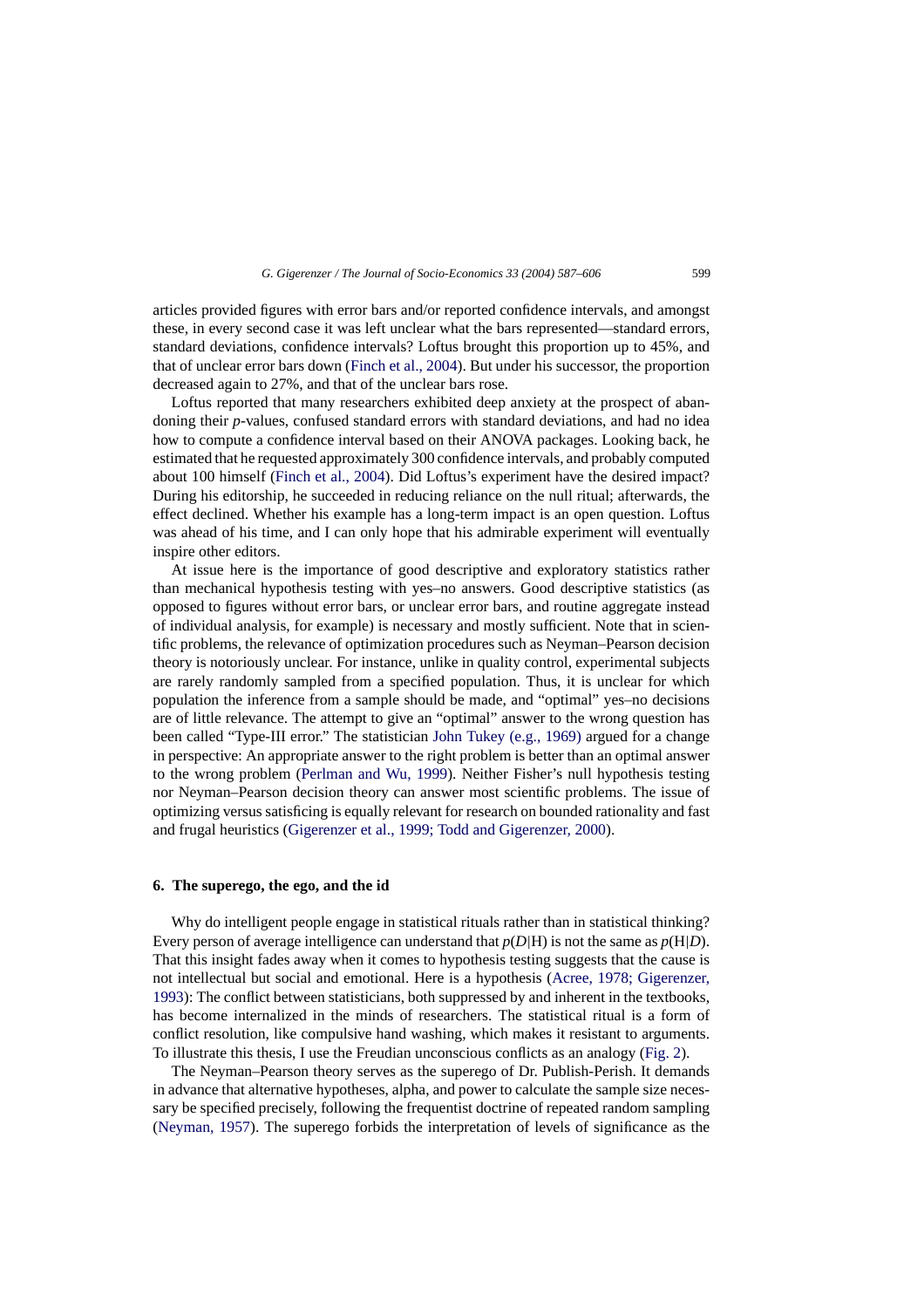**The Unconscious Conflict** 

## **Superego**

(Neyman-Pearson)

<span id="page-13-0"></span>Two or more hypotheses; alpha and beta determined before the experiment; compute sample size; no statements about the truth of hypotheses ...

## Ego

(Fisher) Null hypothesis only; significance level computed after the experiment; beta ignored; sample size by rule of thumb; gets papers published but left with feeling of guilt

## ld

(Bayes) Desire for probabilities of hypotheses

Fig. 2. A Freudian analogy for the unconscious conflict between statistical ideas in the minds of researchers.

degree of confidence that a particular hypothesis is true or false. Hypothesis testing is about what to do, that is, one acts as if a hypothesis were true or false, without necessarily believing that it is true or false.

The Fisherian theory of null hypothesis testing functions as the ego. The ego gets things done in the laboratory and papers published. Levels of significance are computed after the experiment, the power of the test is ignored, and the sample size is determined by a rule of thumb. The ego does not state its research hypothesis in a precise way but at best in form of a directional prediction, yet does not hesitate to claim support for it by rejecting a null hypothesis. The ego makes abundant epistemic statements about its confidence in particular hypotheses. But it is left with feelings of guilt and shame for having violated the rules.

The Bayesian view forms the id. Its goal is a statement about the probabilities of hypotheses, which is censored by both the purist superego and the pragmatic ego. However, these probabilities are exactly what the id wants, after all. It gets its way by blocking the intellect from understanding that  $p(D|H)$  is not the same as  $p(H|D)$ . This enables wishful thinking.

The Freudian analogy brings the anxiety and the feelings of guilt into the foreground. It seems as if the raging personal and intellectual conflicts between Fisher and Neyman–Pearson, and between these frequentists and the Bayesians were projected into an "intrapsychic" conflict in the minds of researchers. In Freudian theory, ritual is a way of resolving unconscious conflict, but at considerable costs.

#### **7. Meehl's conjecture**

Paul Meehl, a brilliant clinical psychologist with a broad interest in the philosophy of science, was one of those who blamed Fisher for the decline of statistical thinking in psychology. "Sir Ronald has befuddled us, mesmerized us, and led us down the primrose path. I believe the almost universal reliance on merely refuting the null hypothesis ... is a terrible mistake, is basically unsound, poor scientific strategy, and one of the worst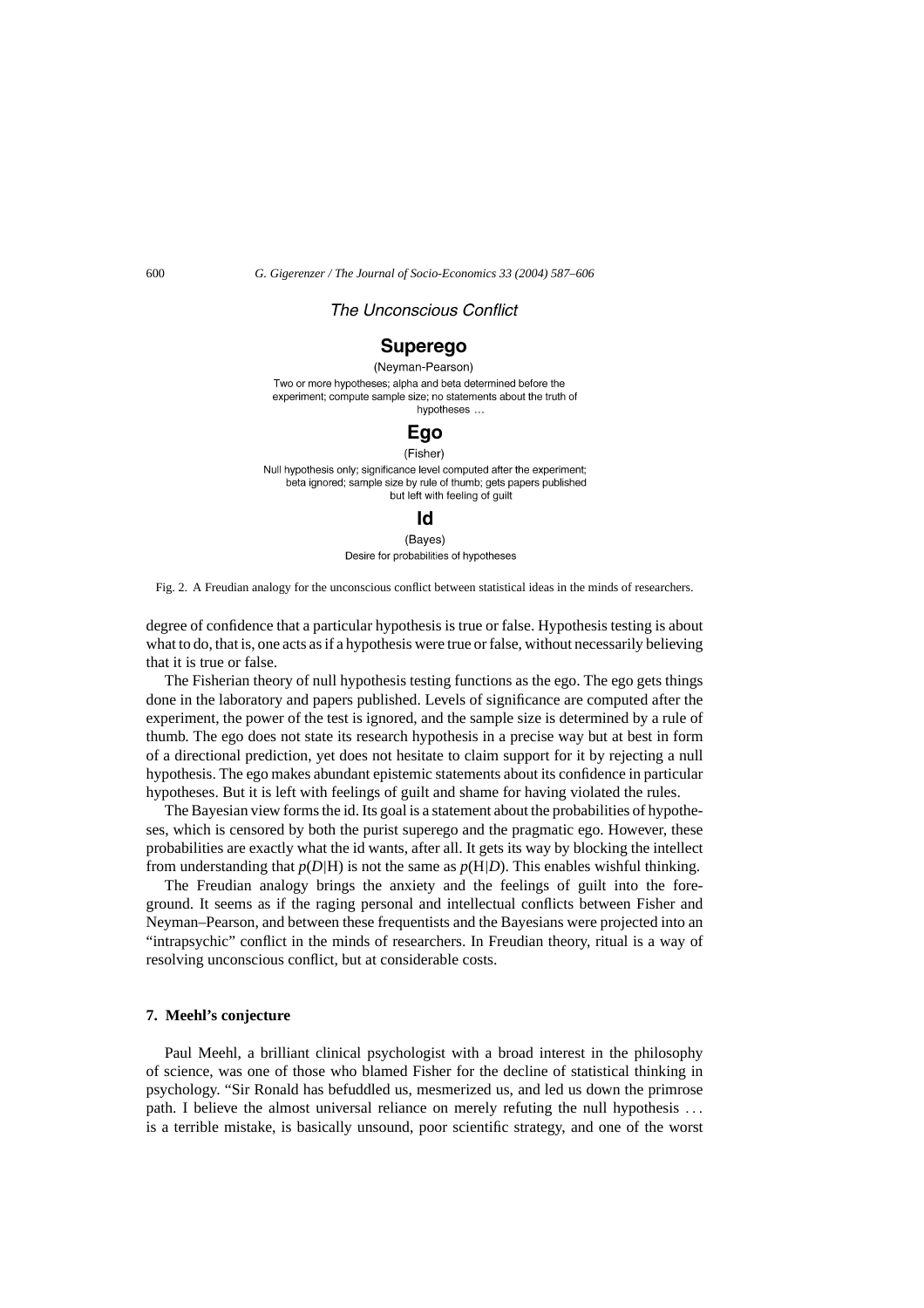things that ever happened in the history of psychology" ([Meehl, 1978,](#page-18-0) p. 817). Meehl is a bit harsh on blaming Fisher rather the null ritual; recall that Fisher also proposed other statistical tools, and in the 1950s, he thought of null hypothesis testing as adequate only for situations in which we know nothing or little. [Meehl \(1978\)](#page-18-0) made a challenging prediction concerning null hypothesis tests in nonexperimental settings, where random assignment to treatment and control group is not possible, due to ethical or practical constraints. It can be summarized as follows:

## *Meehl's conjecture:*

In nonexperimental settings with large sample sizes, the probability of rejecting the null hypothesis of nil group differences in favor of a directional alternative is about 0.50.

Isn't that good news? We guess that *X* is larger than *Y*—and we get it right half of the time. For instance, if we make up the story that Protestants have a higher memory span than Catholics, slower reaction times, smaller shoe size, and higher testosterone levels, each of these hypotheses has about a 50% chance of being accepted by a null hypothesis test. If we do not commit to the direction and just guess that *X* and *Y* are different, we get it right virtually 100% of the time. Meehl reasoned that in the real world––as opposed to experimental settings––the null hypothesis ("nil" as defined by the null ritual, not by Fisher) is always wrong. Some difference exists between any natural groups. Therefore, with sufficient statistical power, one will almost always find a significant result. If one randomly guesses the direction of the difference, it follows that one will be correct in about 50% of the cases (with a unidirectional alternative hypothesis, one will be correct in about 100% of them).

[Niels Waller \(2004\)](#page-19-0) set out to test Meehl's conjecture empirically. He had access to the data of more than 81,000 individuals who had completed the 567 items of the Minnesota Multiphase Personality Inventory—Revised (MMPI-2). The MMPI-2 asks people about a broad range of contents, including health, personal habits, attitudes toward sex, and extreme manifestations of psychopathology. Imagine a gender theorist who has concocted a new theory that predicts directional gender differences, that is, women will score higher on some item than men, or vice versa. Can we predict the probability of rejecting the null hypothesis in favor of the new theory? According to Meehl's conjecture, it is about 50%. In Waller's simulation, the computer picked the first of the 511 items of the MMPI-2 (excluding 56 for their known ability to discriminate between the sexes), determined randomly the direction of the alternative hypothesis, and computed whether the difference was significant in the predicted direction. This procedure was repeated with all 511 items. The result: 46% of the predictions were confirmed, often with very impressive *p*-values. Many of the item mean differences were 50–100 times larger than the associated standard errors!

These empirical results support Meehl's conjecture, consistent with earlier findings by [Bakan \(1966\)](#page-17-0) and Meehl himself. A bit of statistical thinking can make the logic of the conjecture transparent to an undergraduate. Yet one can find experienced researchers who proudly report that they have studied several hundreds or even thousands of subjects and found a highly significant mean difference in the predicted direction, say  $p < 0.0001$ . How big this effect is, however, is not reported in some of these articles. The combination of large sample size and low *p*-values is of little value in itself.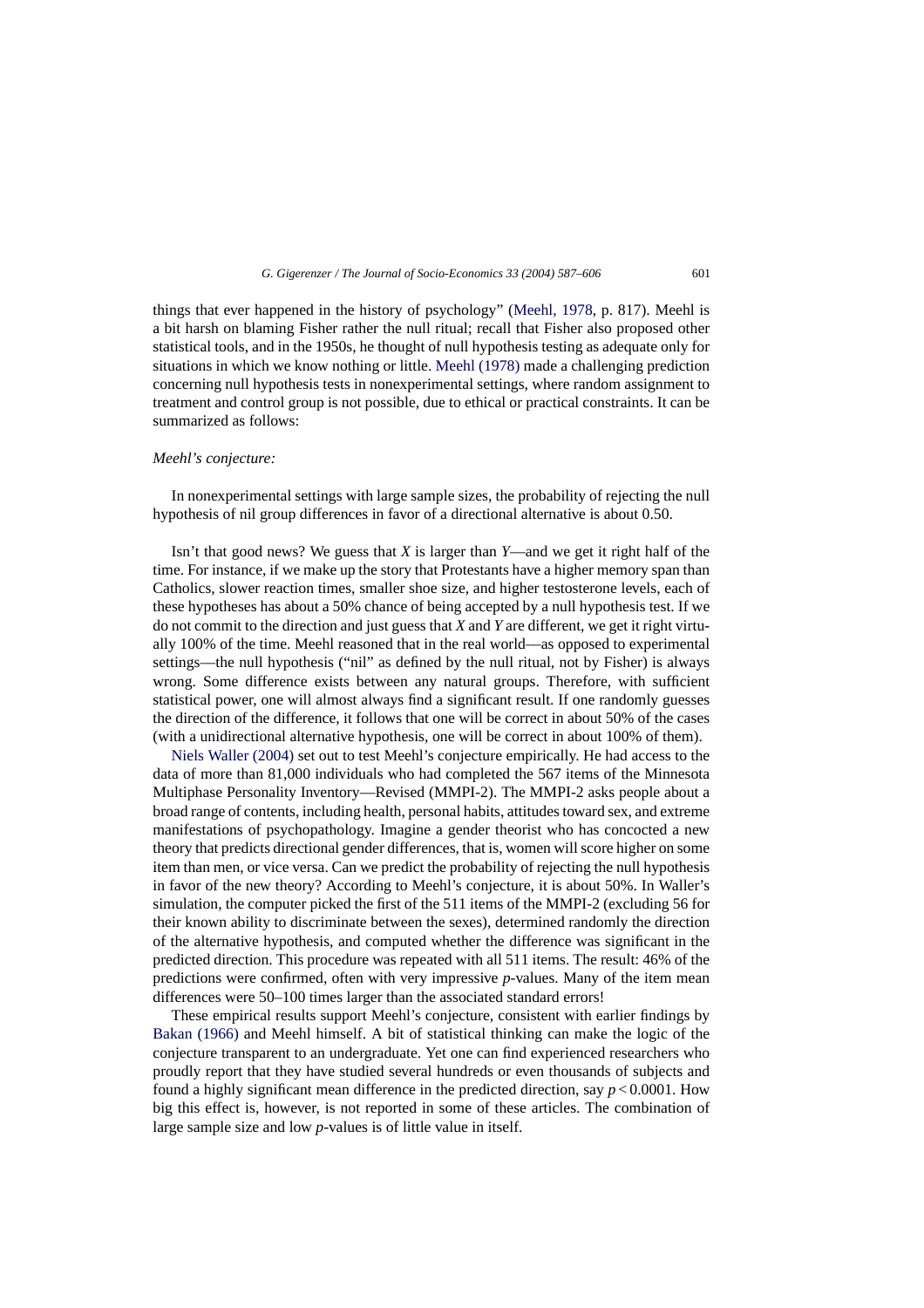The general problem addressed by Meehl is the inattention to effect sizes in the null ritual. Effect sizes have been discussed by [Cohen \(1988\)](#page-17-0) and [Rosenthal and Rubin \(1982\).](#page-19-0) The Task Force on Statistical Inference (TFSI) of the *American Psychological Association* ([Wilkinson and TFSI, 1999\) r](#page-19-0)ecommended reporting effect sizes (theoretical ones as in Neyman–Pearson theory, or empirical ones) as essential. The fifth edition of the *Publication Manual of the American Psychological Association* (2001) followed up this recommendation, although only half-heartedly. In the examples given, effect sizes are either not included or not explained and interpreted [\(Fidler, 2002\).](#page-17-0)

Without a theoretical effect size, the statistical power of a test cannot be computed. In [1962, Jacob Cohen](#page-17-0) reported that the experiments published in a major psychology journal had, on average, only a fifty-fifty chance of detecting a medium-sized effect if there was one. That is, the statistical power was as low as 50%. This result was widely cited, but did it change researchers' practice? [Sedlmeier and Gigerenzer \(1989\)](#page-19-0) checked the studies in the same journal, 24 years later, a time period that should allow for change. Yet only 2 out of 64 researchers mentioned power, and it was never estimated. Unnoticed, the average power had actually decreased (researchers now used alpha adjustment, which shrinks power). Thus, if there had been an effect of a medium size, the researchers would have had a better chance of finding it by throwing a coin rather than conducting their time-consuming, elaborate, and expensive experiments. In the years 2000–2002, amongst some 220 empirical articles, there were finally 9 researchers who computed the power of their tests [\(Gigerenzer et al.,](#page-18-0) [2004\).](#page-18-0) Forty years after Cohen, there is a first sign of change. The fourth edition of the *Publication Manual of the American Psychological Association* (1994) was the first to recommend that researchers take power seriously, and the fifth edition (2001) repeated this advice. Yet despite an abundance of examples for how to report *p*-values, the manual still does not include any examples of reporting power ([Fidler, 2002\).](#page-17-0)

## **8. Feynman's conjecture**

The routine reliance on the null ritual discourages not only statistical thinking but also theoretical thinking. One does not need to specify one's hypothesis, nor any challenging alternative hypothesis. There is no premium on "bold" hypotheses, in the sense of Karl Popper or Bayesian model comparison ([MacKay, 1995\).](#page-18-0) In many experimental papers in social and cognitive psychology, there is no theory in shooting distance, but only surrogates such as redescription of the results [\(Gigerenzer, 2000, c](#page-18-0)hapter 14). The sole requirement is to reject a null that is identified with "chance." Statistical theories such as Neyman–Pearson theory and Wald's theory, in contrast, begin with two or more statistical hypotheses.

In the absence of theory, the temptation is to look first at the data and then see what is significant. The physicist Richard Feynman (1998, pp. 80–81) has taken notice of this misuse of hypothesis testing. I summarize his argument.

#### *Feynman's conjecture:*

To report a significant result and reject the null in favor of an alternative hypothesis is meaningless unless the alternative hypothesis has been stated before the data was obtained.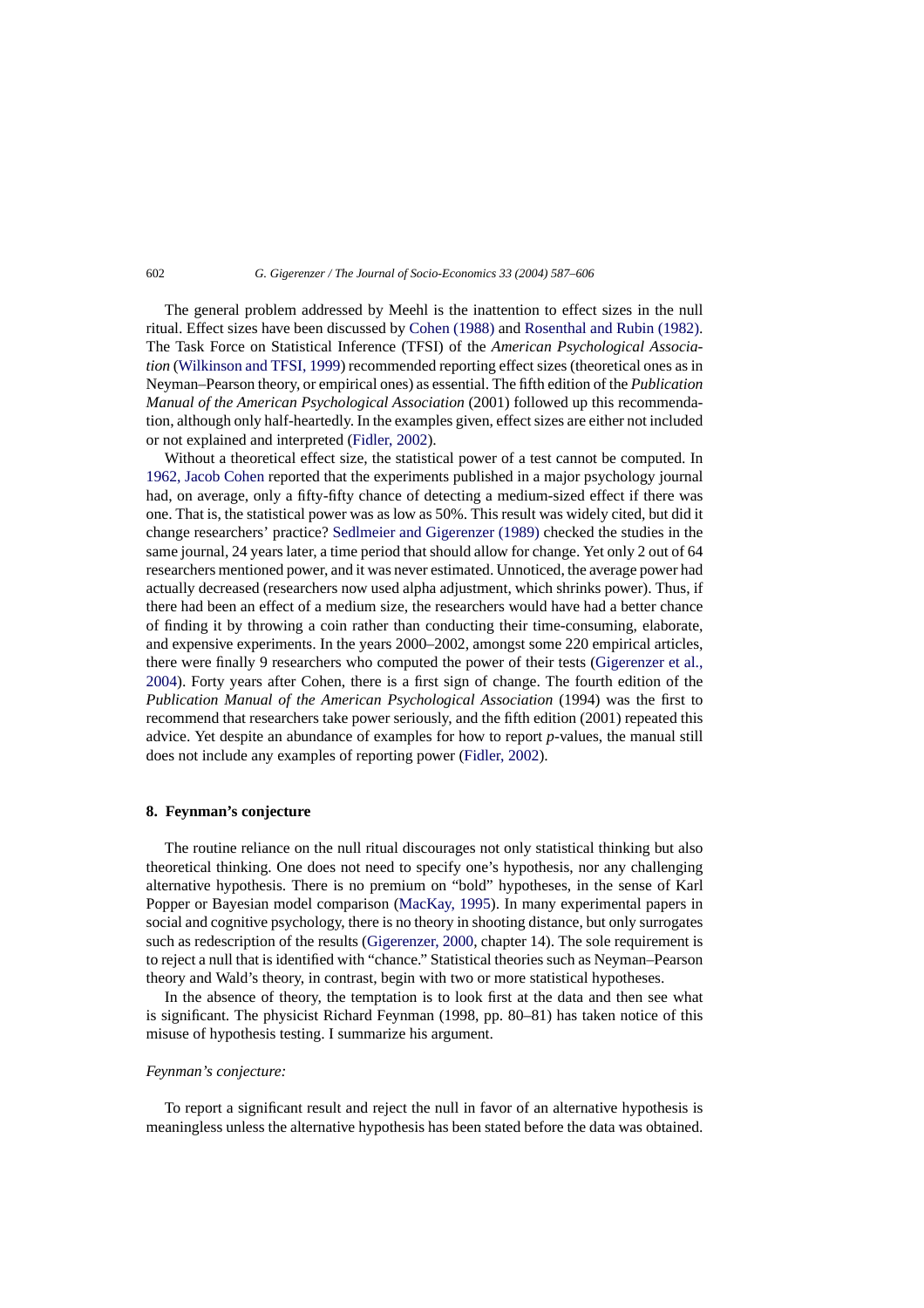When he was a graduate student at Princeton, Feynman got into an argument with a researcher in the psychology department. The researcher had designed an experiment, in which rats ran in a T-maze. The rats did not behave as predicted. Yet the researcher noticed something else, that the rats seem to alternate, first right, then left, then right again, and so on. He asked Feynman to calculate the probability under the null hypothesis (chance) that this pattern would be obtained. On this occasion, [Feynman \(1998\)](#page-17-0) learned about the 5% level:

And it's a general principle of psychologists that in these tests they arrange so that the odds that the things that happen happen by chance is small, in fact, less than one in twenty. ... And then he ran to me, and he said, "Calculate the probability for me that they should alternate, so that I can see if it is less than one in twenty." I said, "It probably is less than one in twenty, but it doesn't count." He said, "Why?" I said, "Because it doesn't make any sense to calculate after the event. You see, you found the peculiarity, and so you selected the peculiar case." ... If he wants to test this hypothesis, one in twenty, he cannot do it from the same data that gave him the clue. He must do another experiment all over again and then see if they alternate. He did, and it didn't work." (pp. 80–81)

Feynman's conjecture is again and again violated by routine significance testing, where one looks at the data to see what is significant. Statistical packages allow every difference, interaction, or correlation against chance to be tested. They automatically deliver ratings of "significance" in terms of stars, double stars, and triple stars, encouraging the bad afterthe-fact habit. The general problem Feynman addressed is known as overfitting. Fitting a model to data that is already obtained is not sound hypothesis testing, even if the resulting explained variance, or  $R^2$ , is impressive. The reason is that one does not know how much noise one has fitted, and the more adjustable parameters one has, the more noise one can fit. Psychologists habitually fit rather than predict, and rarely test a model on new data, such as by cross-validation [\(Roberts and Pashler, 2000\).](#page-19-0) Fitting per se has the same problems as story telling after the fact, which leads to a "hindsight bias" [\(Hoffrage et al., 2000\).](#page-18-0) The true test of a model is to fix its parameters on one sample, and to test it in a new sample. Then it turns out that predictions based on simple heuristics can be more accurate than routine multiple regressions [\(Czerlinski et al., 1999\).](#page-17-0) Less can be more. The routine use of linear multiple regression exemplifies another mindless use of statistics.

## **9. The dawn of statistical thinking**

Rituals seem to be indispensable for the self-definition of social groups and for transitions in life, and there is nothing wrong with them. However, they should be the subject rather than the procedure of social sciences. Elements of social rituals include (i) the repetition of the same action, (ii) a focus on special numbers or colors, (iii) fears about serious sanctions for rule violations, and (iv) wishful thinking and delusions that virtually eliminate critical thinking ([Dulaney and Fiske, 1994\).](#page-17-0) The null ritual has each of these four characteristics: the same procedure is repeated again and again; the magical 5% number; fear of sanctions by editors or advisors, and wishful thinking about the outcome, the *p*-value, which blocks researchers' intelligence.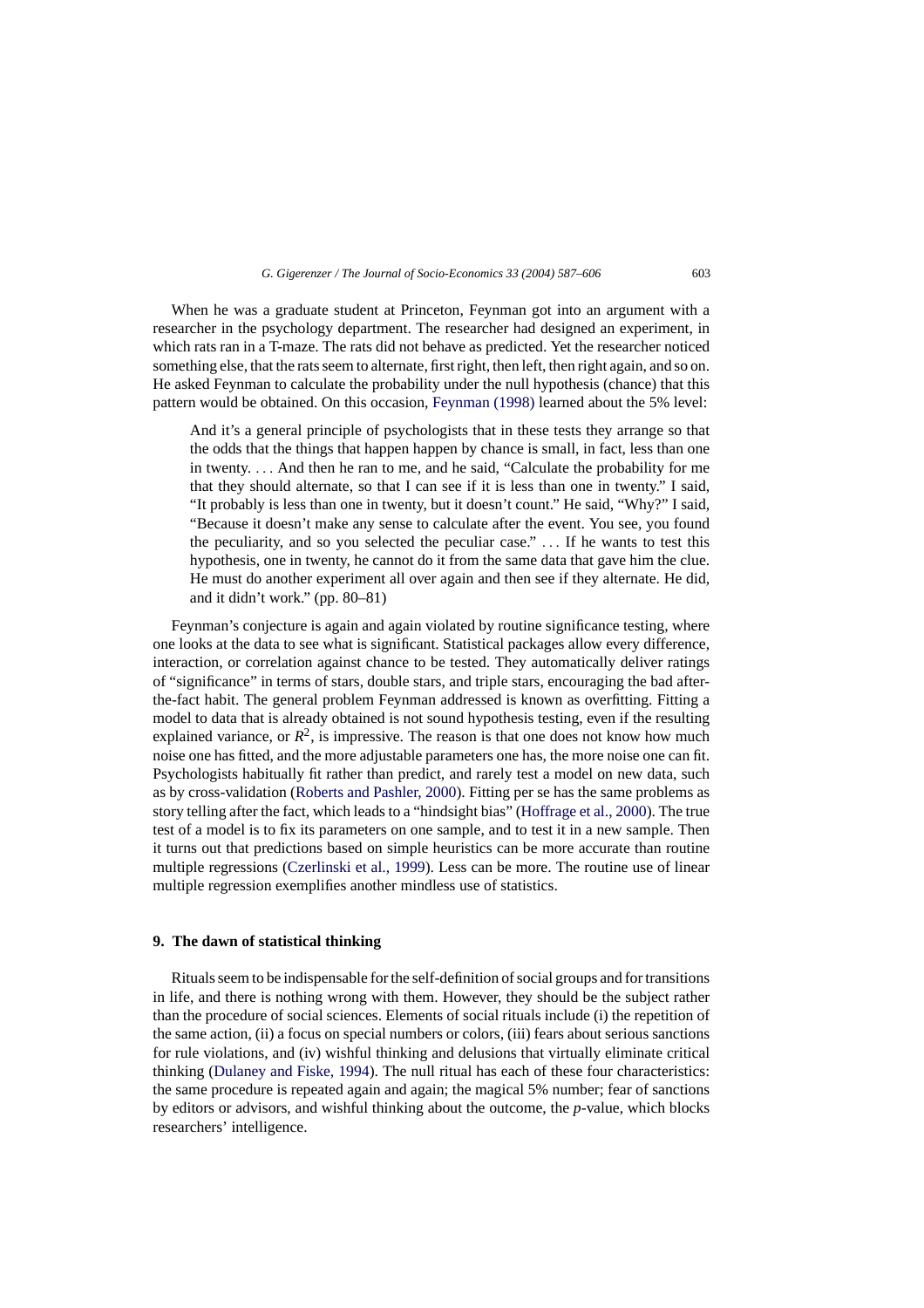<span id="page-17-0"></span>We know but often forget that the problem of inductive inference has no single solution. There is no uniformly most powerful test, that is, no method that is best for every problem. Statistical theory has provided us with a toolbox with effective instruments, which require judgment about when it is right to use them. When textbooks and curricula begin to teach the toolbox, students will automatically learn to make judgments. And they will realize that in many applications, a skilful and transparent descriptive data analysis is sufficient, and preferable to the application of statistical routines chosen for their complexity and opacity. Judgment is part of the art of statistics.

To stop the ritual, we also need more guts and nerves. We need some pounds of courage to cease playing along in this embarrassing game. This may cause friction with editors and colleagues, but it will in the end help them to enter the dawn of statistical thinking.

## **References**

- Acree, M.C., 1978. Theories of Statistical Inference in Psychological Research: A Historicocritical Study. Dissertation. University Microfilms International H790 H7000, Ann Arbor, MI.
- American Psychological Association, 1974. Publication Manual, 2nd ed., 3rd ed., 1983; 4th ed., 1994; 5th ed., 2001. Garamond/Pridemark Press, Baltimore, MD.
- Anastasi, A., 1958. Differential psychology, 3rd ed. Macmillan, New York.
- Anderson, D.R., Burnham, K.P., Thompson, W.L., 2000. Null hypothesis testing: problems, prevalence, and an alternative. Journal of Wildlife Management 64, 912–923.
- Bakan, D., 1966. The test of significance in psychological research. Psychological Bulletin 66, 423–437.
- Chow, S.L., 1998. Precis of "Statistical significance: rationale, validity, and utility". Behavioral and Brain Sciences ´ 21, 169–239.
- Cohen, J., 1962. The statistical power of abnormal-social psychological research: a review. Journal of Abnormal and Social Psychology 65, 145–153.
- Cohen, J., 1988. Statistical power analysis for the behavioral sciences, 2nd ed. Lawrence Erlbaum Associates, Hillsdale, NJ.
- Czerlinski, J., Gigerenzer, G., Goldstein, D.G., 1999. How good are simple heuristics? In: Gigerenzer, G., Todd, P.M., the ABC Reading Group, Simple Heuristics That Make Us Smart. Oxford University Press, New York, pp. 97–118.
- Dulaney, S., Fiske, A.P., 1994. Cultural rituals and obsessive-compulsive disorder: is there a common psychological mechanism? Ethos 22, 243–283.
- Falk, R., Greenbaum, C.W., 1995. Significance tests die hard. Theory and Psychology 5, 75–98.
- Ferguson, L., 1959. Statistical Analysis in Psychology and Education. McGraw-Hill, New York.
- Feynman, R., 1998. The Meaning of it All: Thoughts of a Citizen-Scientist. Perseus Books, Reading, MA, pp. 80–81.
- Fidler, F., 2002. The fifth edition of the APA Publication Manual: why its statistics recommendations are so controversial. Educational and Psychological Measurement 62, 749–770.
- Finch Cumming, G., Williams, J., Palmer, L., Griffith, E., Alders, C., et al. 2004. Reform of statistical inference in psychology: the case of memory and cognition. Behavior Research Methods, Instruments and Computers 36, 312–324.
- Fisher, R.A., 1935. The design of experiments, 5th ed., 1951; 7th ed., 1960; 8th ed., 1966. Oliver & Boyd, Edinburgh.
- Fisher, R.A., 1955. Statistical methods and scientific induction. Journal of the Royal Statistical Society (B) 17, 69–77.
- Fisher, R.A., 1956. Statistical Methods and Scientific Inference. Oliver & Boyd, Edinburgh.
- Gernsbacher, M.A., 1998. Editorial comment. Memory and Cognition 26, 1.
- Gerrig, R.J., Zimbardo, P.G., 2002. Psychology and Life, 16th ed. Allyn and Bacon, Boston.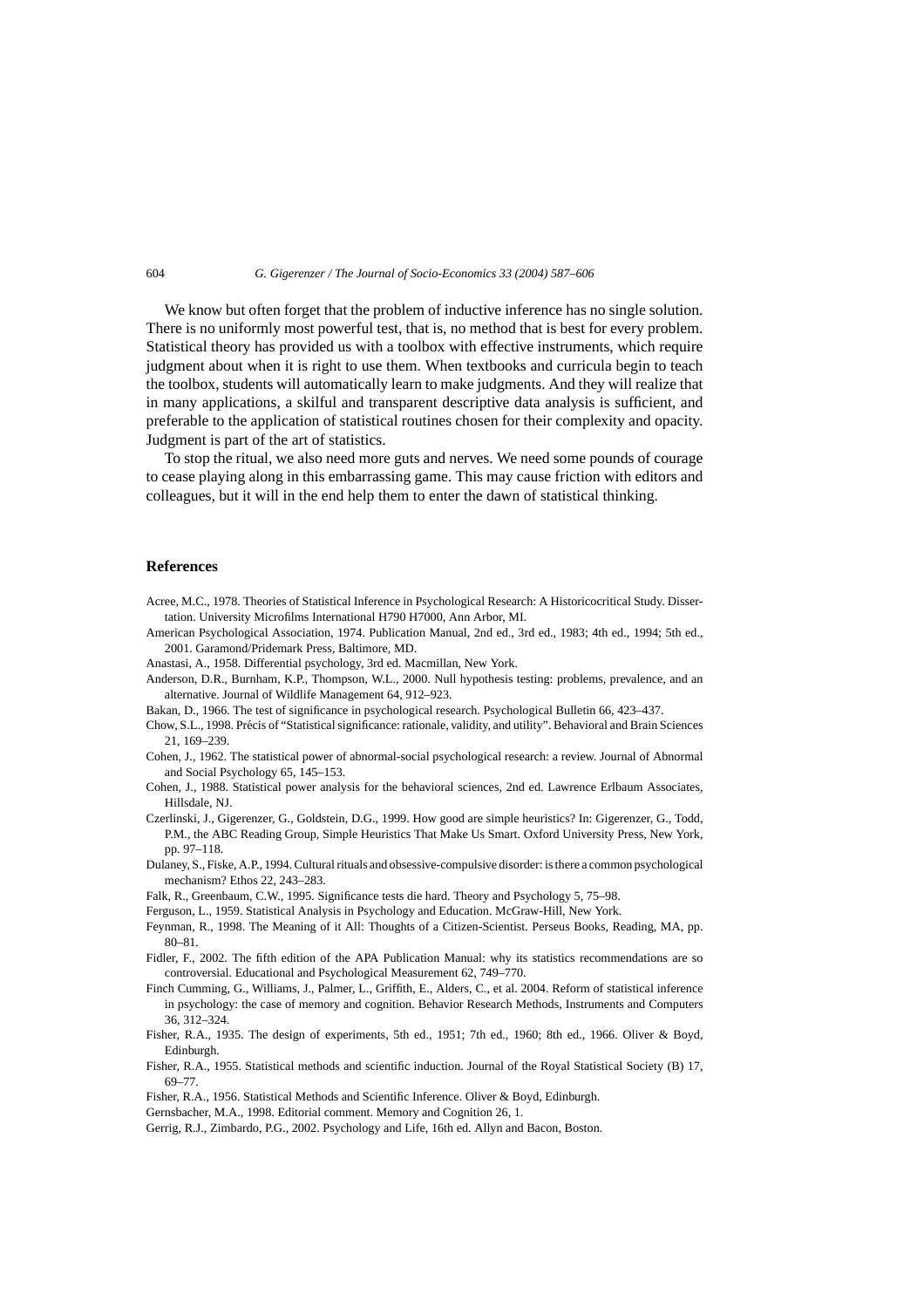- <span id="page-18-0"></span>Gigerenzer, G., 1987. Probabilistic thinking and the fight against subjectivity. In: Krüger, L., Gigerenzer, G., Morgan, M. (Eds.), The Probabilistic Revolution. Vol. II: ideas in the Sciences. MIT Press, Cambridge, MA, pp. 11–33.
- Gigerenzer, G., 1993. The superego, the ego, and the id in statistical reasoning. In: Keren, G., Lewis, C. (Eds.), A Handbook for Data Analysis in the Behavioral Sciences: Methodological Issues. Erlbaum, Hillsdale, NJ, pp. 311–339.
- Gigerenzer, G., 2000. Adaptive Thinking: Rationality in the Real World. Oxford University Press, New York.
- Gigerenzer, G., 2002. Calculated Risks: How to Know When Numbers Deceive You. Simon & Schuster, New York (UK edition: Reckoning with Risk: Learning to Live with Uncertainty. Penguin, London).
- Gigerenzer, G., Krauss, S., Vitouch, O., 2004. The null ritual: What you always wanted to know about null hypothesis testing but were afraid to ask. In: Kaplan, D. (Ed.), Handbook on Quantitative Methods in the Social Sciences. Sage, Thousand Oaks, CA, pp. 389–406.
- Gigerenzer, G., Murray, D.J., 1987. Cognition as Intuitive Statistics. Erlbaum, Hillsdale, NJ.
- Gigerenzer, G., Swijtink, Z., Porter, T., Daston, L., Beatty, J., Krüger, L., 1989. The Empire of Chance. How Probability Changed Science and Every Day Life. Cambridge University Press, Cambridge, UK.
- Gigerenzer, G., Todd, P.M., The ABC Research Group, 1999. Simple Heuristics that Make Us Smart. Oxford University Press, New York.
- Guilford, J.P., 1942. Fundamental Statistics in Psychology and Education, 3rd ed., 1956; 6th ed., 1978 (with Fruchter, B). McGraw-Hill, New York.
- Haller, H., Krauss, S., 2002. Misinterpretations of significance: a problem students share with their teachers? Methods of Psychological Research—Online [On-line serial], 7, 1–20. Retrieved June 10, 2003, from [http://www.mpr-online.de.](http://www.mpr-online.de/)
- Hoffrage, U., Hertwig, R., Gigerenzer, G., 2000. Hindsight bias: a by-product of knowledge updating? Journal of Experimental Psychology: Learning, Memory, and Cognition 26, 566–581.
- Intons-Peterson, M.J., 1990. Editorial. Memory and Cognition 18, 1–2.
- Lecoutre, M.P., Poitevineau, J., Lecoutre, B., 2003. Even statisticians are not immune to misinterpretations of Null Hypothesis Significance Tests. International Journal of Psychology 38, 37–45.
- Lindquist, E.F., 1940. Statistical Analysis in Educational Research. Houghton Mifflin, Boston.
- Loftus, G.R., 1991. On the tyranny of hypothesis testing in the social sciences. Contemporary Psychology 36, 102–105.
- Loftus, G.R., 1993. Editorial comment. Memory and Cognition 21, 1–3.
- Luce, R.D., 1988. The tools-to-theory hypothesis. Review of G. Gigerenzer and D.J. Murray, "Cognition as intuitive statistics". Contemporary Psychology 33, 582–583.
- MacKay, D.J., 1995. Probable networks and plausible predictions: a review of practical Bayesian methods for supervised neural networks. Network: Computation in Neural Systems 6, 469–505.
- McCloskey, D.N., Ziliak, S., 1996. The standard error of regression. Journal of Economic Literature 34, 97– 114.
- Meehl, P.E., 1978. Theoretical risks and tabular asterisks: Sir Karl, Sir Ronald, and the slow progress of soft psychology. Journal of Consulting and Clinical Psychology 46, 806–834.
- Melton, A.W., 1962. Editorial. Journal of Experimental Psychology 64, 553–557.
- Miller, G.A., Buckhout, R., 1973. Psychology: The Science of Mental Life. Harper & Row, New York.
- Morrison, D.E., Henkel, R.E., 1970. The Significance Test Controversy. Aldine, Chicago.
- Mulaik, S.A., Raju, N.S., Harshman, R.A., 1997. There is a time and a place for significance testing. In: Harlow, L.L., Mulaik, S.A., Steiger, J.H. (Eds.), What if there were no significance tests? Erlbaum, Mahwah, NJ, pp. 65–115.
- Neyman, J., 1950. First Course in Probability and Statistics. Holt, New York.
- Neyman, J., 1957. Inductive behavior as a basic concept of philosophy of science. International Statistical Review 25, 7–22.
- Nickerson, R.S., 2000. Null hypothesis significance testing: a review of an old and continuing controversy. Psychological Methods 5, 241–301.
- Nunally, J.C., 1975. Introduction to Statistics for Psychology and Education. McGraw-Hill, New York.
- Oakes, M., 1986. Statistical Inference: A Commentary for the Social and Behavioral Sciences. Wiley, NY.
- Perlman, M.D., Wu, L., 1999. The emperor's new tests. Statistical Science 14, 355–381.